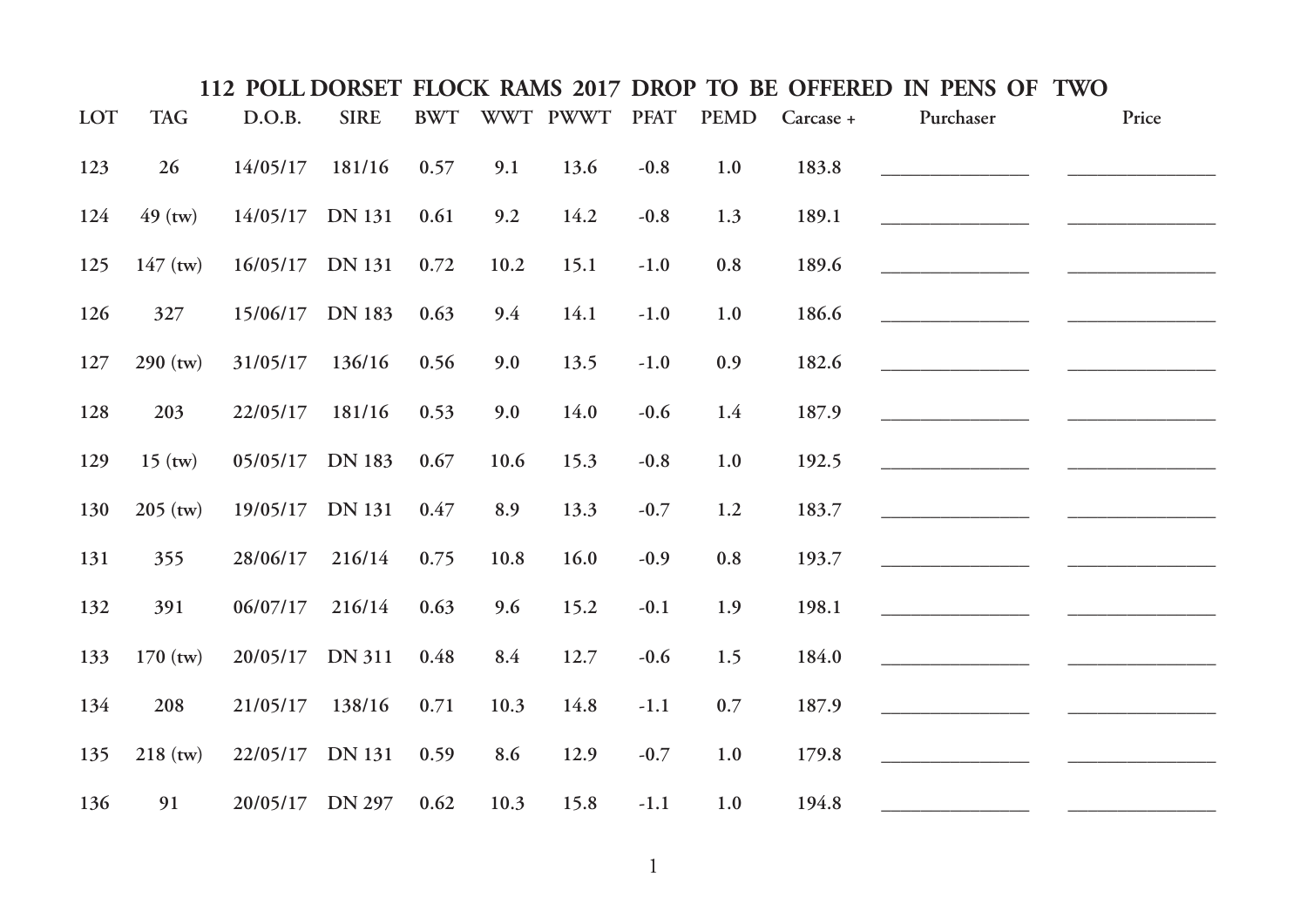|            |            |          |               |            |      |               |        |             |           | 112 POLL DORSET FLOCK RAMS 2017 DROP TO BE OFFERED IN PENS OF TWO |       |
|------------|------------|----------|---------------|------------|------|---------------|--------|-------------|-----------|-------------------------------------------------------------------|-------|
| <b>LOT</b> | <b>TAG</b> | D.O.B.   | <b>SIRE</b>   | <b>BWT</b> |      | WWT PWWT PFAT |        | <b>PEMD</b> | Carcase + | Purchaser                                                         | Price |
| 137        | $100$ (tw) | 16/05/17 | 216/14        | 0.70       | 10.4 | 15.6          | $-0.6$ | 1.4         | 197.1     |                                                                   |       |
| 138        | $295$ (tw) | 03/06/17 | 138/16        | 0.67       | 10.4 | 14.7          | $-0.7$ | 0.9         | 188.8     |                                                                   |       |
| 139        | $71$ (tw)  | 16/05/17 | K37/15        | 0.69       | 10.4 | 15.3          | $-1.3$ | 0.7         | 191.4     |                                                                   |       |
| 140        | $102$ (tw) | 18/05/17 | K37/15        | 0.41       | 8.1  | 12.1          | $-0.8$ | 1.7         | 184.4     |                                                                   |       |
| 141        | 10         | 28/04/17 | 239/15        | 0.59       | 9.1  | 13.3          | $-0.7$ | 1.2         | 184.2     |                                                                   |       |
| 142        | $291$ (tw) | 01/06/17 | 138/16        | 0.62       | 9.5  | 13.9          | $-0.8$ | $1.0\,$     | 185.8     |                                                                   |       |
| 143        | $187$ (tw) | 24/05/17 | <b>DN 297</b> | 0.48       | 9.1  | 14.1          | $-0.7$ | 1.3         | 187.7     |                                                                   |       |
| 144        | 300        | 02/06/17 | 181/16        | 0.56       | 9.0  | 14.0          | $-0.7$ | $1.2$       | 186.4     |                                                                   |       |
| 145        | 207        | 22/05/17 | <b>DN 297</b> | 0.50       | 9.1  | 13.8          | $-0.8$ | 1.2         | 186.1     |                                                                   |       |
| 146        | 213        | 18/05/17 | 239/15        | 0.61       | 9.4  | 14.1          | $-0.8$ | $0.7\,$     | 182.2     |                                                                   |       |
| 147        | $42$ (tw)  | 09/05/17 | 137/16        | 0.43       | 9.3  | 14.0          | $-0.1$ | 1.9         | 192.9     |                                                                   |       |
| 148        | 21         | 04/05/17 | DN 183        | 0.52       | 8.6  | 12.8          | $-0.9$ | 1.2         | 182.0     |                                                                   |       |
| 149        | $58$ (tw)  | 11/05/17 | 239/15        | 0.55       | 9.3  | 14.1          | $-0.5$ | 1.6         | 190.8     |                                                                   |       |
| 150        | $99$ (tw)  | 18/05/17 | K37/15        | 0.56       | 9.4  | 14.2          | $-0.9$ | 1.5         | 192.5     |                                                                   |       |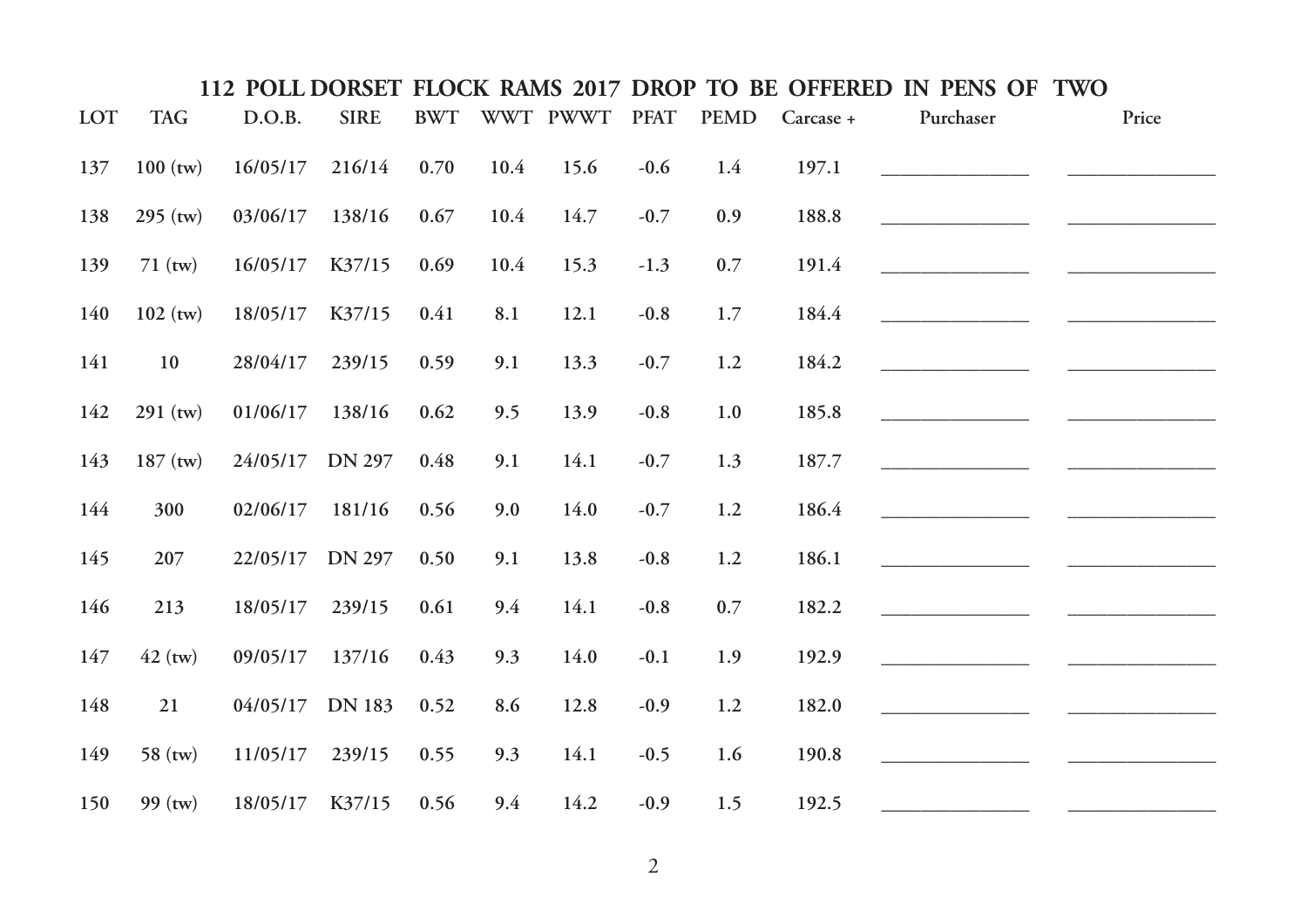|     |              |                 |               |            |      |               |        |             |           | 112 POLL DORSET FLOCK RAMS 2017 DROP TO BE OFFERED IN PENS OF TWO |       |
|-----|--------------|-----------------|---------------|------------|------|---------------|--------|-------------|-----------|-------------------------------------------------------------------|-------|
| LOT | <b>TAG</b>   | D.O.B.          | <b>SIRE</b>   | <b>BWT</b> |      | WWT PWWT PFAT |        | <b>PEMD</b> | Carcase + | Purchaser                                                         | Price |
| 151 | $79$ (tw)    | 15/05/17        | K37/15        | 0.51       | 9.2  | 13.9          | $-1.3$ | 1.4         | 190.8     |                                                                   |       |
| 152 | $63$ (tw)    | 06/05/17        | 137/16        | 0.57       | 9.5  | 13.6          | $-0.8$ | 1.3         | 187.1     |                                                                   |       |
| 153 | $52$ (tw)    | 14/05/17        | 147/14        | 0.66       | 10.0 | 14.8          | $-1.2$ | $0.8\,$     | 189.2     |                                                                   |       |
| 154 | $118$ (tw)   | 17/05/17        | 181/16        | 0.51       | 9.0  | 13.4          | $-1.2$ | 1.2         | 186.6     |                                                                   |       |
| 155 | $155$ (trip) | 20/05/17        | <b>DN 183</b> | 0.60       | 9.9  | 14.2          | $-1.1$ | 1.1         | 189.1     |                                                                   |       |
| 156 | $82$ (tw)    | 19/05/17 DN 183 |               | 0.53       | 8.1  | 12.4          | $-0.6$ | 1.5         | 181.3     |                                                                   |       |
| 157 | 133          | 18/05/17        | K37/15        | 0.57       | 9.7  | 14.3          | $-0.8$ | 1.5         | 192.9     |                                                                   |       |
| 158 | $383$ (tw)   | 05/07/17 DN 183 |               | 0.65       | 10.4 | 15.6          | $-0.8$ | 1.7         | 201.2     |                                                                   |       |
| 159 | $174$ (tw)   | 24/05/17 DN 183 |               | 0.71       | 10.7 | 15.1          | $-1.1$ | 1.2         | 196.2     |                                                                   |       |
| 160 | $228$ (tw)   | 15/05/17 DN 297 |               | 0.37       | 8.2  | 12.5          | $-0.3$ | 1.4         | 179.7     |                                                                   |       |
| 161 | $271$ (tw)   | 20/05/17        | 136/16        | 0.44       | 7.9  | 12.0          | $-0.9$ | 1.4         | 180.5     |                                                                   |       |
| 162 | $188$ (tw)   | 24/05/17 DN 297 |               | 0.33       | 8.2  | 12.4          | $-0.8$ | $1.2\,$     | 179.5     |                                                                   |       |
| 163 | $285$ (tw)   | 01/06/17        | 136/16        | 0.47       | 8.1  | 12.4          | $-0.6$ | 1.9         | 185.8     |                                                                   |       |
| 164 | $145$ (tw)   | 15/05/17 DN 131 |               | 0.53       | 7.4  | 12.1          | $-0.5$ | 1.0         | 172.4     |                                                                   |       |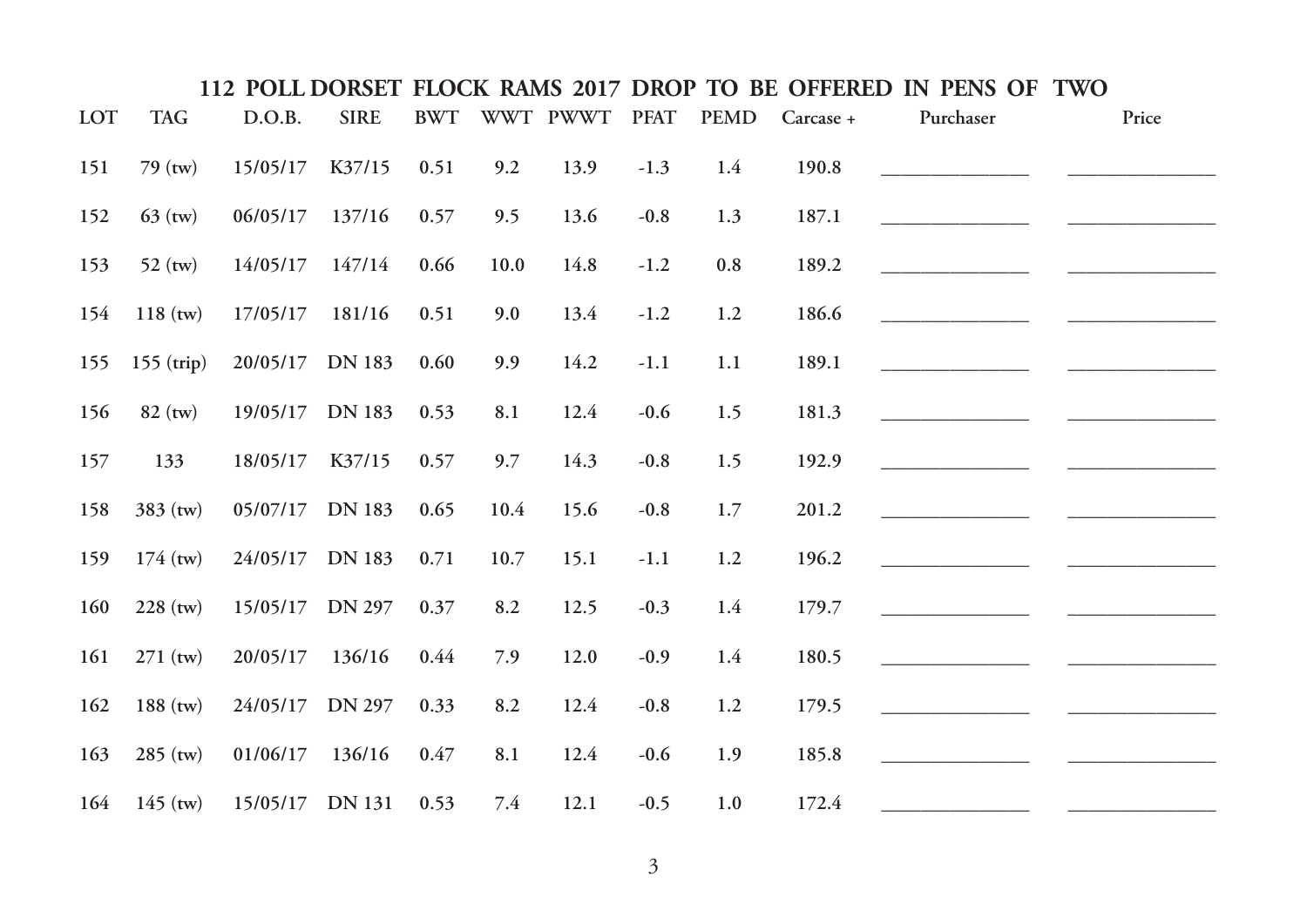|     |            |                 |               |            |      |               |        |             |           | 112 POLL DORSET FLOCK RAMS 2017 DROP TO BE OFFERED IN PENS OF TWO |       |
|-----|------------|-----------------|---------------|------------|------|---------------|--------|-------------|-----------|-------------------------------------------------------------------|-------|
| LOT | <b>TAG</b> | D.O.B.          | <b>SIRE</b>   | <b>BWT</b> |      | WWT PWWT PFAT |        | <b>PEMD</b> | Carcase + | Purchaser                                                         | Price |
| 165 | $94$ (tw)  | 18/05/17        | 181/16        | 0.58       | 9.2  | 13.9          | $-0.7$ | 1.4         | 188.9     |                                                                   |       |
| 166 | $294$ (tw) | 03/06/17        | 138/16        | 0.49       | 8.0  | 11.7          | $-0.1$ | 1.2         | 173.3     |                                                                   |       |
| 167 | $306$ (tw) | 19/06/17        | 216/14        | 0.68       | 10.3 | 15.9          | $-0.7$ | 1.2         | 196.5     |                                                                   |       |
| 168 | $16$ (tw)  | 08/05/17        | 239/15        | 0.63       | 9.6  | 14.7          | $-0.5$ | 1.9         | 197.0     |                                                                   |       |
| 169 | $370$ (tw) | 06/07/17        | 216/14        | 0.56       | 9.4  | 14.4          | $-0.7$ | 1.5         | 192.4     |                                                                   |       |
| 170 | $106$ (tw) | 17/05/17        | 239/15        | 0.65       | 9.9  | 15.1          | $-0.5$ | 1.8         | 198.4     |                                                                   |       |
| 171 | $12$ (tw)  | 03/05/17        | <b>DN 183</b> | 0.60       | 9.7  | 14.5          | $-0.9$ | 1.6         | 194.8     |                                                                   |       |
| 172 | $65$ (tw)  | 12/05/17        | 137/16        | 0.54       | 9.3  | 13.7          | $-1.0$ | 1.4         | 189.4     |                                                                   |       |
| 173 | 339        | 22/06/17        | 216/14        | 0.60       | 9.5  | 13.9          | $-0.9$ | 1.1         | 186.6     |                                                                   |       |
| 174 | $202$ (tw) | 25/05/17 DN 311 |               | 0.55       | 9.3  | 14.0          | $-0.7$ | 1.6         | 192.1     |                                                                   |       |
| 175 | $314$ (tw) | 20/06/17        | 147/14        | 0.76       | 11.2 | 16.5          | $-1.5$ | $-0.3$      | 186.4     |                                                                   |       |
| 176 | $135$ (tw) | 16/05/17 DN 131 |               | 0.72       | 10.8 | 16.6          | $-0.9$ | 0.9         | 196.9     |                                                                   |       |
| 177 | 24         | 13/05/17        | 147/14        | 0.59       | 9.3  | 14.2          | $-1.1$ | 0.4         | 180.4     |                                                                   |       |
| 178 | $125$ (tw) | 17/05/17 DN 131 |               | 0.68       | 9.9  | 15.1          | $-1.0$ | 0.7         | 188.3     |                                                                   |       |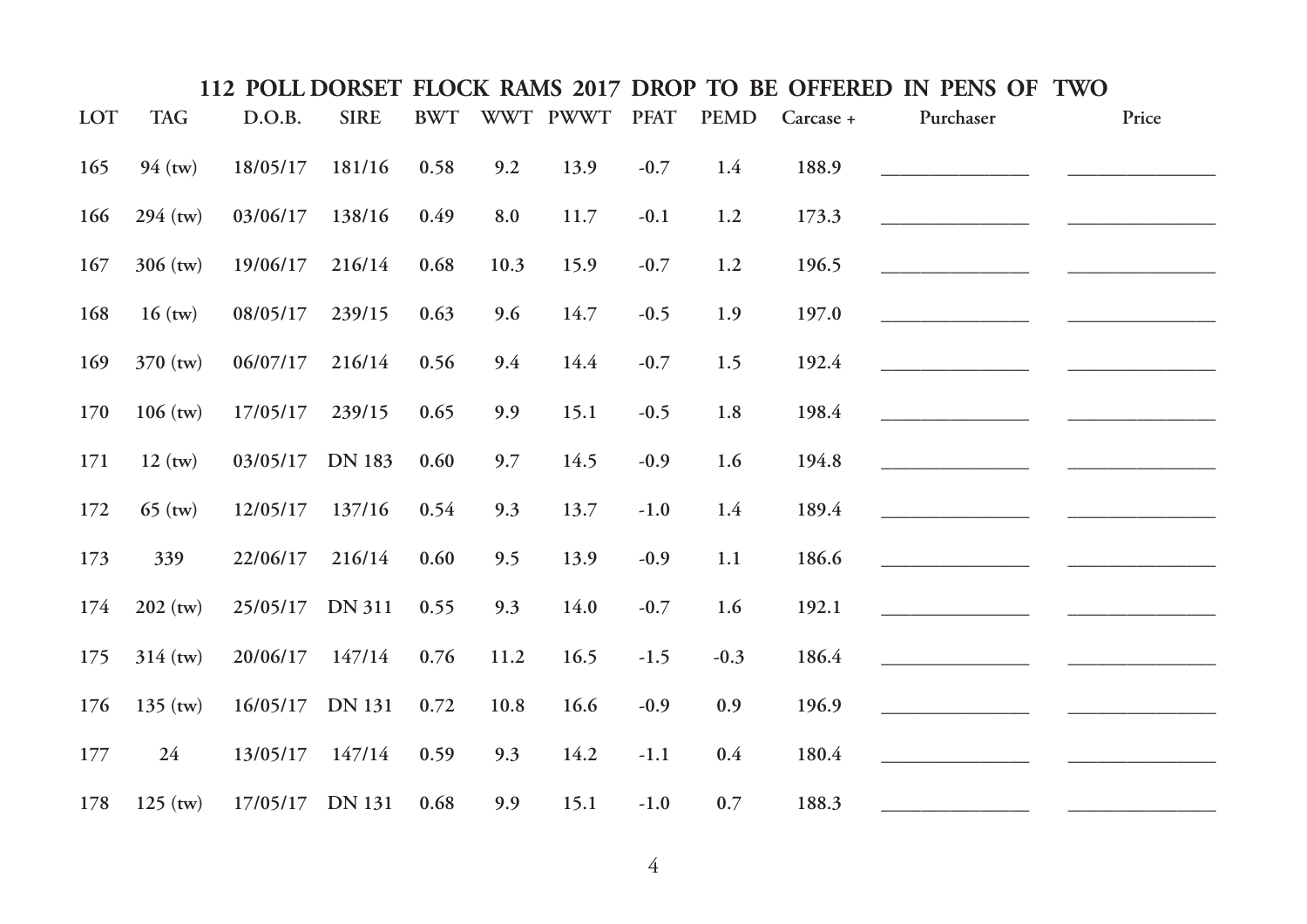|     |            |                 |               |            |      |               |        |             |           | 112 POLL DORSET FLOCK RAMS 2017 DROP TO BE OFFERED IN PENS OF TWO |       |
|-----|------------|-----------------|---------------|------------|------|---------------|--------|-------------|-----------|-------------------------------------------------------------------|-------|
| LOT | <b>TAG</b> | D.O.B.          | <b>SIRE</b>   | <b>BWT</b> |      | WWT PWWT PFAT |        | <b>PEMD</b> | Carcase + | Purchaser                                                         | Price |
| 179 | 112        | 18/05/17        | 147/14        | 0.66       | 10.3 | 14.9          | $-0.8$ | 1.1         | 191.6     |                                                                   |       |
| 180 | $217$ (tw) | 22/05/17        | <b>DN</b> 131 | 0.67       | 9.7  | 14.3          | $-1.1$ | 0.7         | 185.4     |                                                                   |       |
| 181 | $311$ (tw) | 17/06/17        | 147/14        | 0.57       | 9.5  | 14.8          | $-0.3$ | 1.6         | 193.2     |                                                                   |       |
| 182 | $353$ (tw) | 25/06/17        | <b>DN 297</b> | 0.59       | 9.9  | 15.2          | $-0.9$ | 1.1         | 192.9     |                                                                   |       |
| 183 | $350$ (tw) | 29/06/17        | 216/14        | 0.61       | 9.9  | 14.6          | $-0.6$ | 2.0         | 198.6     |                                                                   |       |
| 184 | $138$ (tw) | 18/05/17        | 239/15        | 0.63       | 10.0 | 14.9          | $-0.6$ | 1.6         | 196.0     |                                                                   |       |
| 185 | $22$ (tw)  | 02/05/17        | 147/14        | 0.60       | 9.4  | 13.3          | $-1.0$ | 0.7         | 180.4     |                                                                   |       |
| 186 | $303$ (tw) | 17/06/17        | 147/14        | 0.70       | 9.8  | 14.7          | $-0.9$ | 1.2         | 192.1     |                                                                   |       |
| 187 | 341        | 22/06/17        | 216/14        | 0.68       | 10.3 | 15.0          | $-0.9$ | 1.8         | 201.1     |                                                                   |       |
| 188 | $256$ (tw) | 23/05/17        | 216/14        | 0.59       | 9.7  | 14.6          | $-0.8$ | 1.4         | 192.3     |                                                                   |       |
| 189 | $192$ (tw) | 23/05/17        | 239/15        | 0.65       | 10.0 | 14.6          | $-0.8$ | 1.5         | 194.2     |                                                                   |       |
| 190 | $179$ (tw) | 24/05/17 DN 311 |               | 0.62       | 9.7  | 14.3          | $-1.2$ | 1.4         | 193.2     |                                                                   |       |
| 191 | $83$ (tw)  | 16/05/17        | K37/15        | 0.50       | 9.4  | 14.5          | $-0.7$ | 1.7         | 194.5     |                                                                   |       |
| 192 | $298$ (tw) | 29/05/17 DN 297 |               | 0.39       | 9.4  | 14.2          | $-0.6$ | 1.6         | 191.9     |                                                                   |       |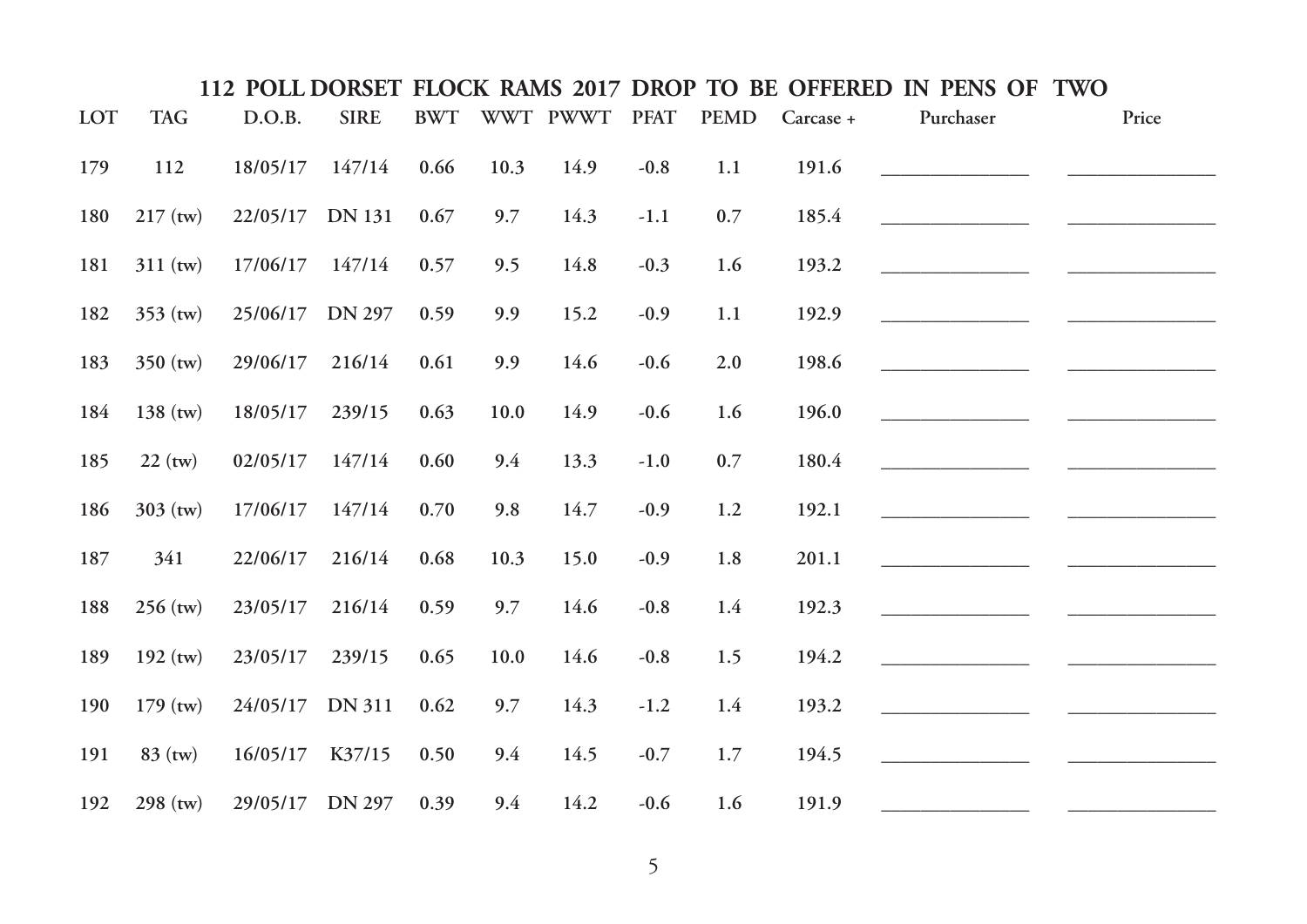|     |            |                 |               |            |      |               |        |             |           | 112 POLL DORSET FLOCK RAMS 2017 DROP TO BE OFFERED IN PENS OF TWO |       |
|-----|------------|-----------------|---------------|------------|------|---------------|--------|-------------|-----------|-------------------------------------------------------------------|-------|
| LOT | <b>TAG</b> | D.O.B.          | <b>SIRE</b>   | <b>BWT</b> |      | WWT PWWT PFAT |        | <b>PEMD</b> | Carcase + | Purchaser                                                         | Price |
| 193 | $230$ (tw) | 18/05/17        | 239/15        | 0.61       | 9.5  | 14.3          | $-0.6$ | 1.5         | 191.1     |                                                                   |       |
| 194 | $321$ (tw) | 21/06/17        | 216/14        | 0.69       | 10.2 | 15.5          | $-1.0$ | 1.0         | 193.6     |                                                                   |       |
| 195 | $126$ (tw) | 17/05/17        | <b>DN</b> 131 | 0.67       | 10.1 | 15.5          | $-0.9$ | 1.2         | 195.1     |                                                                   |       |
| 196 | $1$ (tw)   | 29/04/17        | 137/16        | 0.55       | 9.4  | 14.1          | $-0.7$ | 1.5         | 191.0     |                                                                   |       |
| 197 | $172$ (tw) | 17/05/17        | K37/15        | 0.59       | 9.4  | 13.7          | $-1.1$ | 1.3         | 189.1     |                                                                   |       |
| 198 | $317$ (tw) | 19/06/17        | 216/14        | 0.67       | 9.9  | 14.8          | $-0.8$ | 1.2         | 192.0     |                                                                   |       |
| 199 | $110$ (tw) | 17/05/17 DN 297 |               | 0.48       | 9.2  | 14.1          | $-0.7$ | 1.5         | 191.4     |                                                                   |       |
| 200 | $349$ (tw) | 29/06/17        | 216/14        | 0.63       | 10.0 | 14.4          | $-0.8$ | 1.5         | 194.4     |                                                                   |       |
| 201 | 211        | 24/05/17        | <b>DN 297</b> | 0.31       | 8.3  | 13.0          | $-0.3$ | $2.0\,$     | 188.8     |                                                                   |       |
| 202 | $181$ (tw) | 17/05/17        | 239/15        | 0.58       | 9.5  | 14.3          | $-0.5$ | 1.3         | 188.9     |                                                                   |       |
| 203 | $281$ (tw) | 20/05/17        | <b>DN 297</b> | 0.56       | 10.3 | 15.2          | $-1.1$ | 0.9         | 192.3     |                                                                   |       |
| 204 | $143$ (tw) | 18/05/17 DN 131 |               | 0.65       | 8.9  | 13.7          | $-0.9$ | 1.2         | 186.1     |                                                                   |       |
| 205 | $252$ (tw) | 25/05/17        | 181/16        | 0.43       | 6.9  | 10.9          | $-0.5$ | 1.2         | 169.8     |                                                                   |       |
| 206 | $281$ (tw) | 20/05/17 DN 297 |               | 0.56       | 10.3 | 15.2          | $-1.1$ | 0.9         | 192.3     |                                                                   |       |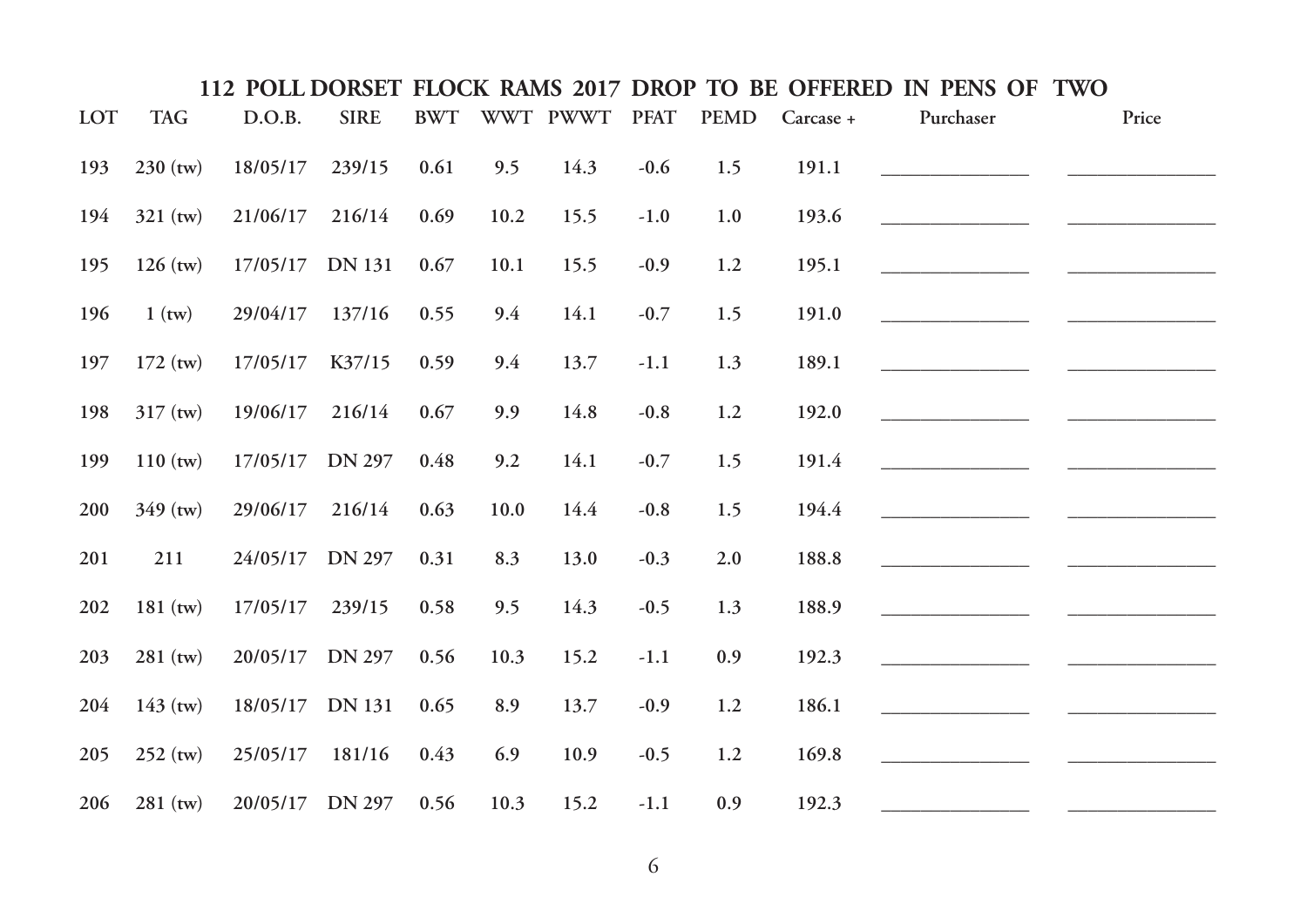|            |            |          |               |            |      |               |        |             |           | 112 POLL DORSET FLOCK RAMS 2017 DROP TO BE OFFERED IN PENS OF TWO |       |  |
|------------|------------|----------|---------------|------------|------|---------------|--------|-------------|-----------|-------------------------------------------------------------------|-------|--|
| <b>LOT</b> | <b>TAG</b> | D.O.B.   | <b>SIRE</b>   | <b>BWT</b> |      | WWT PWWT PFAT |        | <b>PEMD</b> | Carcase + | Purchaser                                                         | Price |  |
| 207        | $272$ (tw) | 21/05/17 | 181/16        | 0.36       | 8.0  | 12.8          | $-0.4$ | 1.4         | 181.0     |                                                                   |       |  |
| 208        | $198$ (tw) | 20/05/17 | 239/15        | 0.64       | 9.3  | 14.1          | $-0.8$ | 1.2         | 187.8     |                                                                   |       |  |
| 209        | $288$ (tw) | 31/05/17 | 216/14        | 0.64       | 9.5  | 14.2          | $-1.0$ | 1.0         | 187.5     |                                                                   |       |  |
| 210        | $258$ (tw) | 22/05/17 | <b>DN 297</b> | 0.33       | 8.3  | 12.4          | $-0.7$ | 1.2         | 179.2     |                                                                   |       |  |
| 211        | $215$ (tw) | 24/05/17 | <b>DN 297</b> | 0.42       | 8.4  | 13.1          | $-0.7$ | 0.8         | 177.8     |                                                                   |       |  |
| 212        | $93$ (tw)  | 15/05/17 | K37/15        | 0.53       | 9.0  | 13.6          | $-0.4$ | 1.9         | 191.9     |                                                                   |       |  |
| 213        | $162$ (tw) | 15/05/17 | K37/15        | 0.51       | 9.3  | 13.8          | $-1.2$ | 1.0         | 186.0     |                                                                   |       |  |
| 214        | $18$ (tw)  | 08/05/17 | 181/16        | 0.41       | 7.6  | 11.9          | $-0.6$ | 1.5         | 178.8     |                                                                   |       |  |
| 215        | $275$ (tw) | 21/05/17 | <b>DN 297</b> | 0.51       | 9.1  | 13.9          | $-0.5$ | 1.3         | 187.1     |                                                                   |       |  |
| 216        | $127$ (tw) | 18/05/17 | K37/15        | 0.50       | 8.8  | 13.3          | $-0.4$ | 2.4         | 196.2     |                                                                   |       |  |
| 217        | $2$ (tw)   | 29/04/17 | 137/16        | 0.43       | 7.9  | 11.9          | $-0.3$ | 1.8         | 181.4     |                                                                   |       |  |
| 218        | 396        | 07/07/17 | 216/14        | 0.60       | 9.4  | 14.1          | $-0.2$ | 1.9         | 193.8     |                                                                   |       |  |
| 219        | 73 (tw)    | 15/05/17 | <b>DN</b> 131 | 0.72       | 10.4 | 15.9          | $-0.7$ | 1.1         | 195.9     |                                                                   |       |  |
| 220        | $268$ (tw) | 27/05/17 | 216/14        | 0.72       | 11.0 | 16.3          | $-1.1$ | 1.5         | 203.7     |                                                                   |       |  |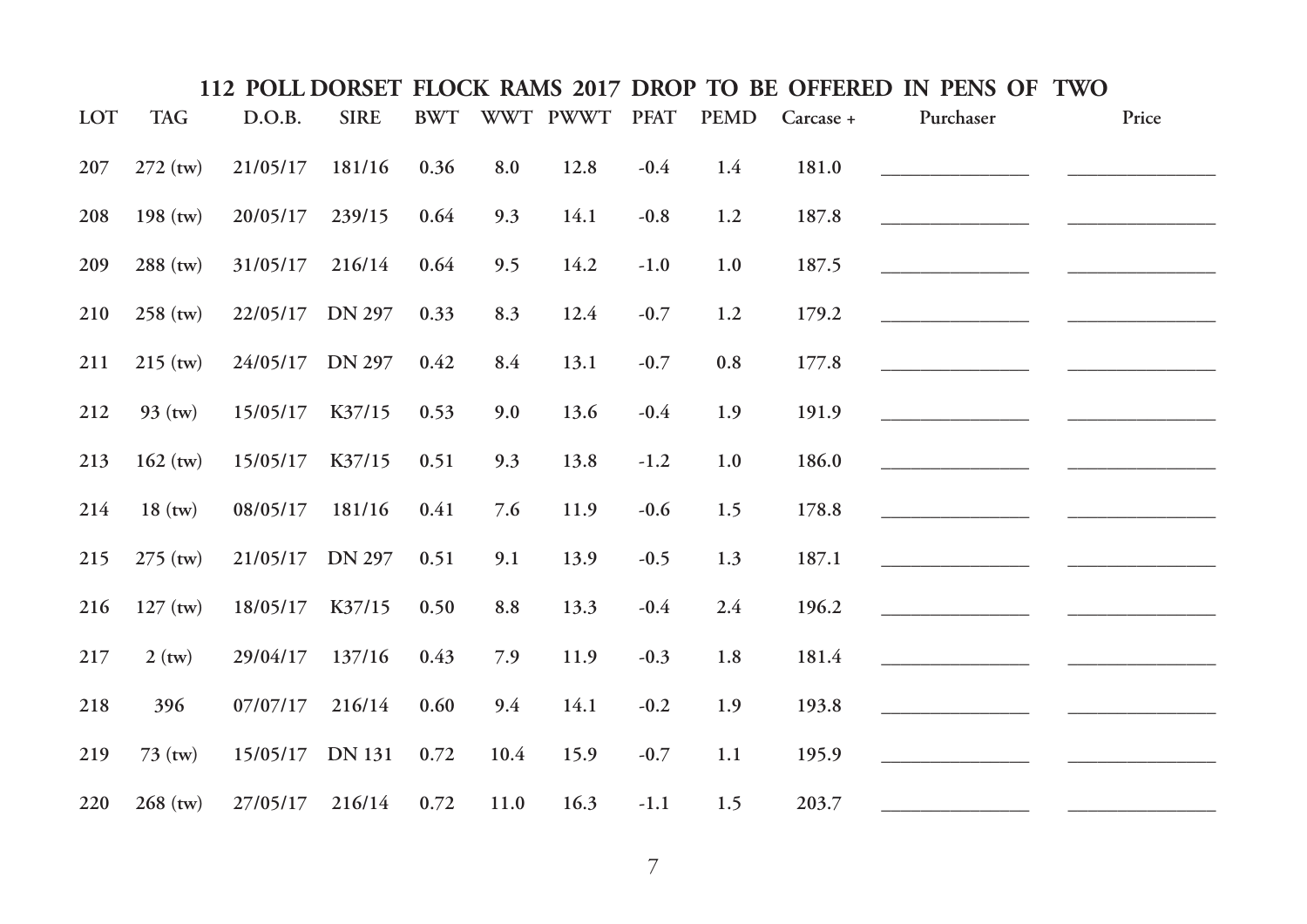|            |              |                 |             |            |      |               |        |             |           | 112 POLL DORSET FLOCK RAMS 2017 DROP TO BE OFFERED IN PENS OF TWO |       |
|------------|--------------|-----------------|-------------|------------|------|---------------|--------|-------------|-----------|-------------------------------------------------------------------|-------|
| <b>LOT</b> | <b>TAG</b>   | D.O.B.          | <b>SIRE</b> | <b>BWT</b> |      | WWT PWWT PFAT |        | <b>PEMD</b> | Carcase + | Purchaser                                                         | Price |
| 221        | $130$ (tw)   | 15/05/17 DN 297 |             | 0.47       | 8.9  | 12.9          | $-0.8$ | 0.9         | 179.4     |                                                                   |       |
| 222        | $153$ (trip) | 16/05/17 DN 297 |             | 0.52       | 8.7  | 13.2          | $-0.9$ | 0.7         | 178.6     |                                                                   |       |
| 223        | $274$ (tw)   | 19/05/17 DN 131 |             | 0.50       | 7.7  | 12.0          | $-0.3$ | 1.9         | 182.9     |                                                                   |       |
| 224        | $289$ (tw)   | 31/05/17        | 216/14      | 0.63       | 9.5  | 14.2          | $-0.8$ | 1.4         | 190.8     |                                                                   |       |
| 225        | 60           | 12/05/17        | 216/14      | 0.62       | 9.4  | 13.8          | $-0.7$ | 1.8         | 193.4     |                                                                   |       |
| 226        | $222$ (tw)   | 17/05/17 DN 131 |             | 0.69       | 10.0 | 14.4          | $-0.8$ | 1.0         | 188.4     |                                                                   |       |
| 227        | $379$ (tw)   | 29/06/17        | DN 183      | 0.53       | 8.8  | 12.8          | $-0.9$ | 1.7         | 188.5     |                                                                   |       |
| 228        | $98$ (tw)    | 18/05/17        | K37/15      | 0.55       | 9.5  | 14.3          | $-0.7$ | 1.8         | 195.7     |                                                                   |       |
| 229        | $184$ (tw)   | 17/05/17        | 216/14      | 0.52       | 8.3  | 12.8          | $-0.2$ | 1.3         | 179.5     |                                                                   |       |
| 230        | $163$ (tw)   | 15/05/17        | K37/15      | 0.52       | 9.5  | 14.3          | $-0.9$ | 1.3         | 190.7     |                                                                   |       |
| 231        | $54$ (tw)    | 13/05/17        | 136/16      | 0.47       | 8.5  | 12.1          | $-0.4$ | 2.0         | 186.4     |                                                                   |       |
| 232        | $85$ (tw)    | 18/05/17        | 136/16      | 0.50       | 8.7  | 13.2          | $-0.4$ | 1.7         | 187.8     |                                                                   |       |
| 233        | $342$ (tw)   | 25/06/17        | 216/14      | 0.59       | 9.2  | 14.2          | $-0.4$ | 1.9         | 193.9     |                                                                   |       |
| 234        | $362$ (tw)   | 07/07/17        | 297/15      | 0.46       | 9.1  | 14.5          | $-0.7$ | 1.7         | 194.5     |                                                                   |       |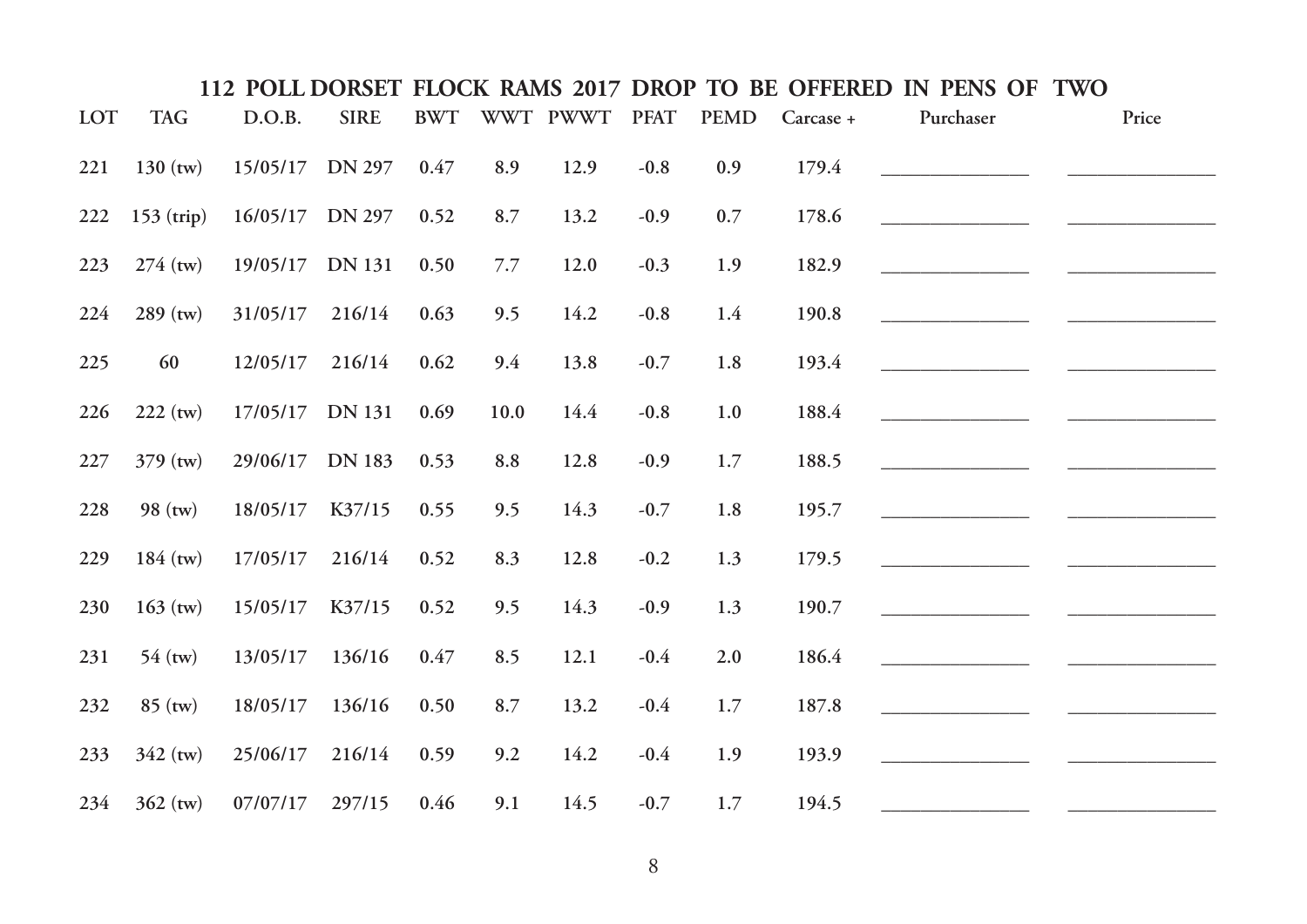| LOT | <b>TAG</b>     | D.O.B.   | <b>SIRE</b>  | <b>BWT</b> |            | WWT PWWT | <b>PFAT</b> | <b>PEMD</b> | Carcase + | Purchaser                           | Price |
|-----|----------------|----------|--------------|------------|------------|----------|-------------|-------------|-----------|-------------------------------------|-------|
| 235 | $209$ (tw)     | 04/07/17 | 113          | 0.44       | 10.0       | 15.6     | 0.2         | 2.4         | 205.3     |                                     |       |
| 236 | 283            | 09/07/17 | DG550        | 0.23       | 9.0        | 14.0     | $-0.1$      | 2.2         | 196.2     |                                     |       |
| 237 | $77$ (tw)      | 21/06/17 | 113          | 0.47       | 10.0       | 16.2     | $-0.2$      | $1.7\,$     | 200.5     |                                     |       |
| 238 | 37             | 20/06/17 | <b>TV835</b> | 0.40       | 10.8       | 16.2     | $-0.6$      | 1.7         | 204.5     |                                     |       |
| 239 | 392            | 24/07/17 | <b>DG122</b> | 0.35       | 8.6        | 12.5     | $0.1\,$     | 2.3         | 190.4     |                                     |       |
| 240 | $168$ (tw)     | 01/07/17 | 87           | 0.33       | 10.1       | 15.8     | $-0.6$      | 1.3         | 196.6     |                                     |       |
| 241 | $26$ (tw)      | 19/06/17 | <b>TV835</b> | 0.37       | 9.7        | 14.4     | $-0.9$      | $1.0\,$     | 189.3     |                                     |       |
| 242 | $124$ (tw)     | 25/06/17 | DG550        | 0.36       | 8.2        | 12.4     | $-0.3$      | 1.6         | 182.7     |                                     |       |
| 243 | $14$ (tw)      | 18/06/17 | <b>TV835</b> | 0.19       | 8.9        | 14.0     | $-0.1$      | 1.8         | 192.0     |                                     |       |
| 244 | $221$ (tw)     | 04/07/17 | <b>DG122</b> | 0.34       | 10.6       | 15.4     | $-0.7$      | 1.4         | 198.5     | <u> 1990 - Johann Barbara, mart</u> |       |
| 245 | $268$ (tw)     | 07/07/17 | 113          | 0.39       | $\ \, 8.8$ | 14.5     | $-0.3$      | 1.5         | 190.1     |                                     |       |
| 246 | 328 (tw)       | 12/07/17 | 87           | $0.47\,$   | 11.2       | 17.4     | $-0.6$      | 1.3         | 205.4     |                                     |       |
| 247 | $\overline{9}$ | 18/06/17 | 113          | 0.41       | 9.7        | 15.6     | $-0.3$      | 1.6         | 197.5     |                                     |       |
| 248 | 95             | 22/06/17 | <b>TV835</b> | 0.26       | 10.3       | 16.0     | $-0.6$      | 1.9         | 205.4     |                                     |       |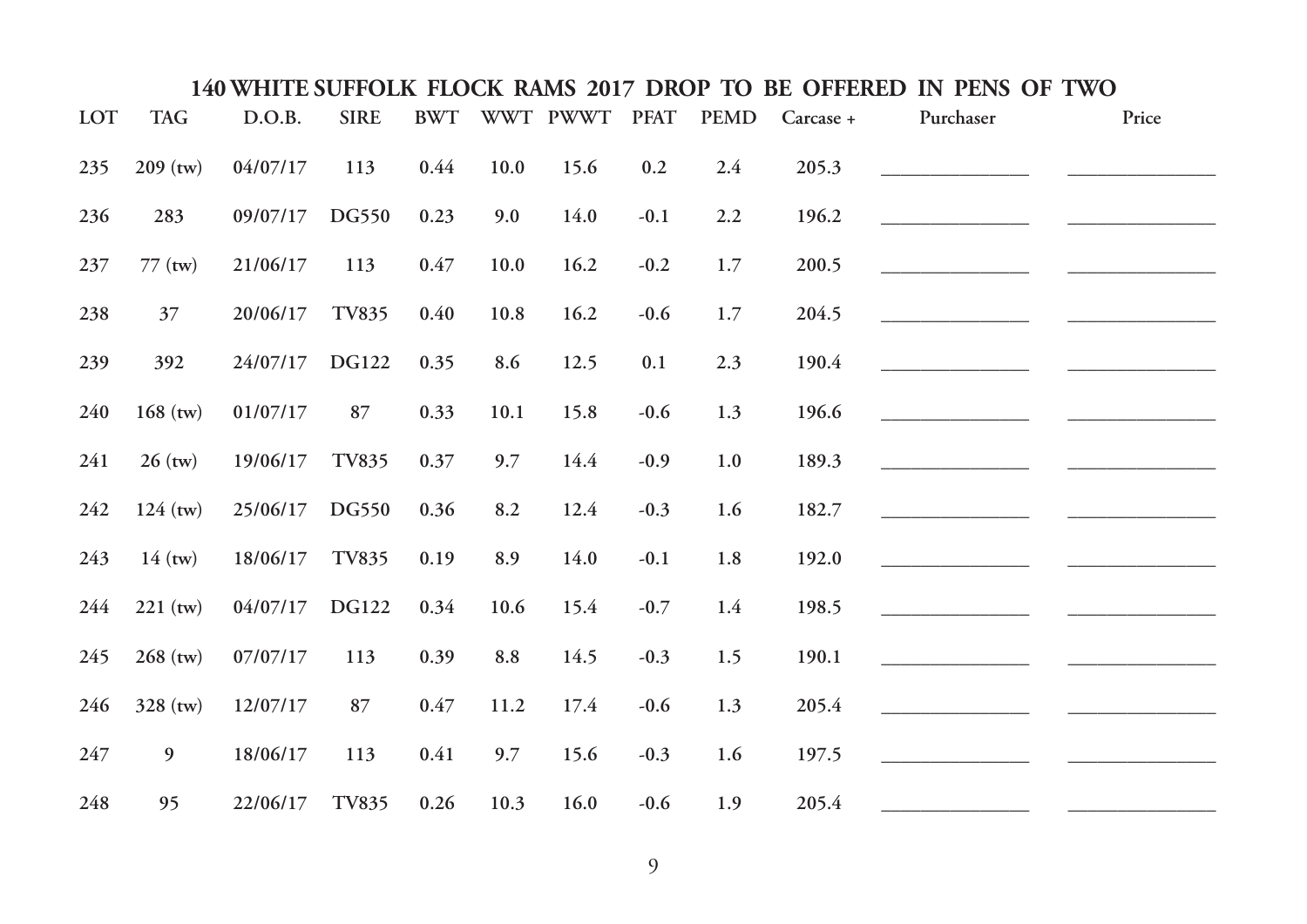| LOT | <b>TAG</b> | D.O.B.   | <b>SIRE</b>  | <b>BWT</b> |      | WWT PWWT | <b>PFAT</b> | <b>PEMD</b> | Carcase + | Purchaser | Price |
|-----|------------|----------|--------------|------------|------|----------|-------------|-------------|-----------|-----------|-------|
| 249 | $434$ (tw) | 31/07/17 | 87           | 0.54       | 11.0 | 16.7     | $-1.0$      | 0.5         | 195.1     |           |       |
| 250 | $403$ (tw) | 25/07/17 | 113          | 0.43       | 9.3  | 14.8     | $-0.5$      | 1.4         | 192.1     |           |       |
| 251 | 22 (trip)  | 19/06/17 | W110         | 0.55       | 10.9 | 16.7     | $-0.5$      | 1.4         | 202.9     |           |       |
| 252 | $247$ (tw) | 06/07/17 | <b>DG122</b> | 0.36       | 9.2  | 13.8     | $-0.3$      | $1.0\,$     | 183.6     |           |       |
| 253 | $206$ (tw) | 04/07/17 | 113          | $0.48\,$   | 9.6  | 15.4     | $-0.1$      | 1.6         | 196.1     |           |       |
| 254 | 333        | 12/07/17 | DG550        | 0.44       | 9.5  | 14.1     | $-0.7$      | 1.3         | 190.0     |           |       |
| 255 | $362$ (tw) | 16/07/17 | 320          | 0.37       | 11.2 | 16.9     | $-0.9$      | $1.8\,$     | 209.7     |           |       |
| 256 | 381 (tw)   | 20/07/17 | <b>DG122</b> | 0.47       | 10.3 | 15.3     | $-0.1$      | 2.0         | 201.7     |           |       |
| 257 | 277        | 08/07/17 | 113          | 0.44       | 8.6  | 14.4     | $-0.2$      | 1.2         | 186.7     |           |       |
| 258 | $119$ (tw) | 24/06/17 | W110         | 0.52       | 11.0 | 16.8     | $-0.6$      | 0.9         | 197.6     |           |       |
| 259 | $342$ (tw) | 13/07/17 | <b>DG122</b> | 0.43       | 10.2 | 15.0     | $-0.8$      | $1.2\,$     | 193.8     |           |       |
| 260 | $93$ (tw)  | 22/06/17 | W110         | 0.76       | 12.5 | 18.5     | $-1.0$      | $1.0\,$     | 210.1     |           |       |
| 261 | 426        | 29/07/17 | 320          | 0.39       | 10.5 | 16.2     | $-0.7$      | 1.4         | 200.6     |           |       |
| 262 | 34         | 19/06/17 | 48           | $0.42\,$   | 9.3  | 14.3     | $-0.8$      | 1.2         | 189.5     |           |       |
|     |            |          |              |            |      |          |             |             |           |           |       |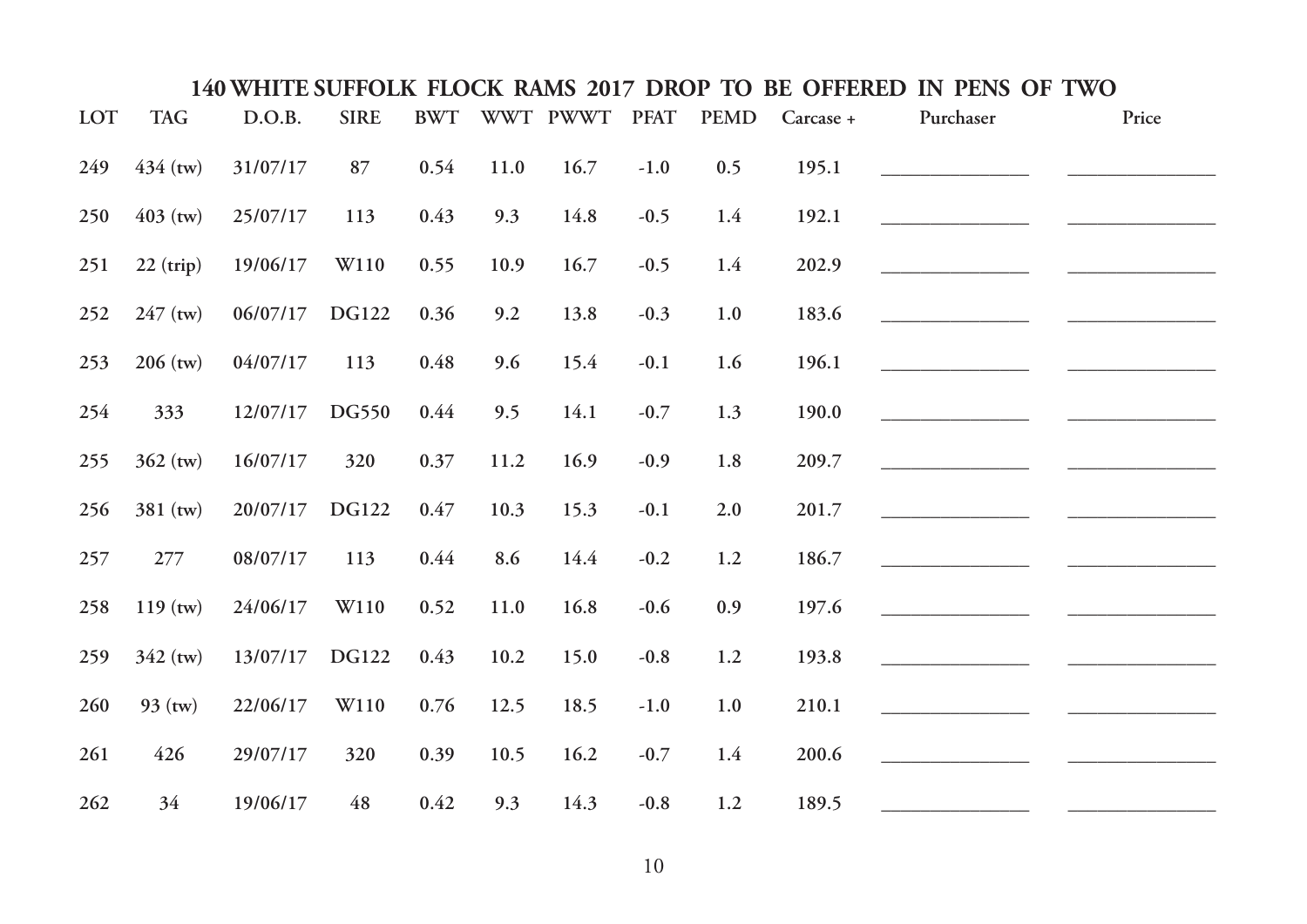| LOT | <b>TAG</b>   | D.O.B.   | <b>SIRE</b>      | <b>BWT</b> |      | WWT PWWT | <b>PFAT</b> | <b>PEMD</b> | Carcase + | Purchaser | Price |
|-----|--------------|----------|------------------|------------|------|----------|-------------|-------------|-----------|-----------|-------|
| 263 | $298$ (trip) | 10/07/17 | 87               | 0.41       | 11.4 | 17.1     | $-0.8$      | 1.1         | 203.4     |           |       |
| 264 | $118$ (tw)   | 24/06/17 | 48               | 0.28       | 8.9  | 13.7     | $-0.6$      | 1.9         | 193.0     |           |       |
| 265 | $500$ (tw)   | 10/08/17 | 320              | 0.44       | 11.5 | 17.9     | $-0.7$      | 1.3         | 208.1     |           |       |
| 266 | 198          | 03/07/17 | <b>DG122</b>     | 0.34       | 9.0  | 13.3     | $-0.4$      | 1.6         | 188.1     |           |       |
| 267 | 377 (tw)     | 20/07/17 | 320              | 0.51       | 10.4 | 16.2     | $-0.8$      | $1.1\,$     | 197.3     |           |       |
| 268 | 255          | 06/07/17 | <b>DG122</b>     | 0.31       | 9.4  | 14.0     | $-0.2$      | $1.8\,$     | 193.4     |           |       |
| 269 | $111$ (tw)   | 23/06/17 | 87               |            |      |          |             |             |           |           |       |
| 270 | $101$ (tw)   | 23/06/17 | W <sub>110</sub> | 0.65       | 11.6 | 17.5     | $-0.8$      | 1.2         | 206.5     |           |       |
| 271 | $156$ (tw)   | 28/06/17 | 48               | 0.37       | 9.8  | 14.9     | $-0.6$      | 1.3         | 194.1     |           |       |
| 272 | $366$ (tw)   | 19/07/17 | 320              | 0.43       | 10.8 | 16.5     | $-1.1$      | 0.6         | 195.4     |           |       |
| 273 | $72$ (tw)    | 21/06/17 | <b>TV835</b>     | 0.33       | 10.5 | 15.7     | $-0.7$      | 1.8         | 203.7     |           |       |
| 274 | 421          | 27/07/17 | 320              | 0.38       | 10.4 | 15.9     | $-1.2$      | $\rm 0.8$   | 194.6     |           |       |
| 275 | $269$ (tw)   | 07/07/17 | 87               | 0.62       | 11.2 | 17.5     | $-0.9$      | $\rm 0.8$   | 200.9     |           |       |
| 276 | $177$ (tw)   | 02/07/17 | 55               | 0.44       | 10.0 | 15.2     | $-1.0$      | 0.9         | 192.5     |           |       |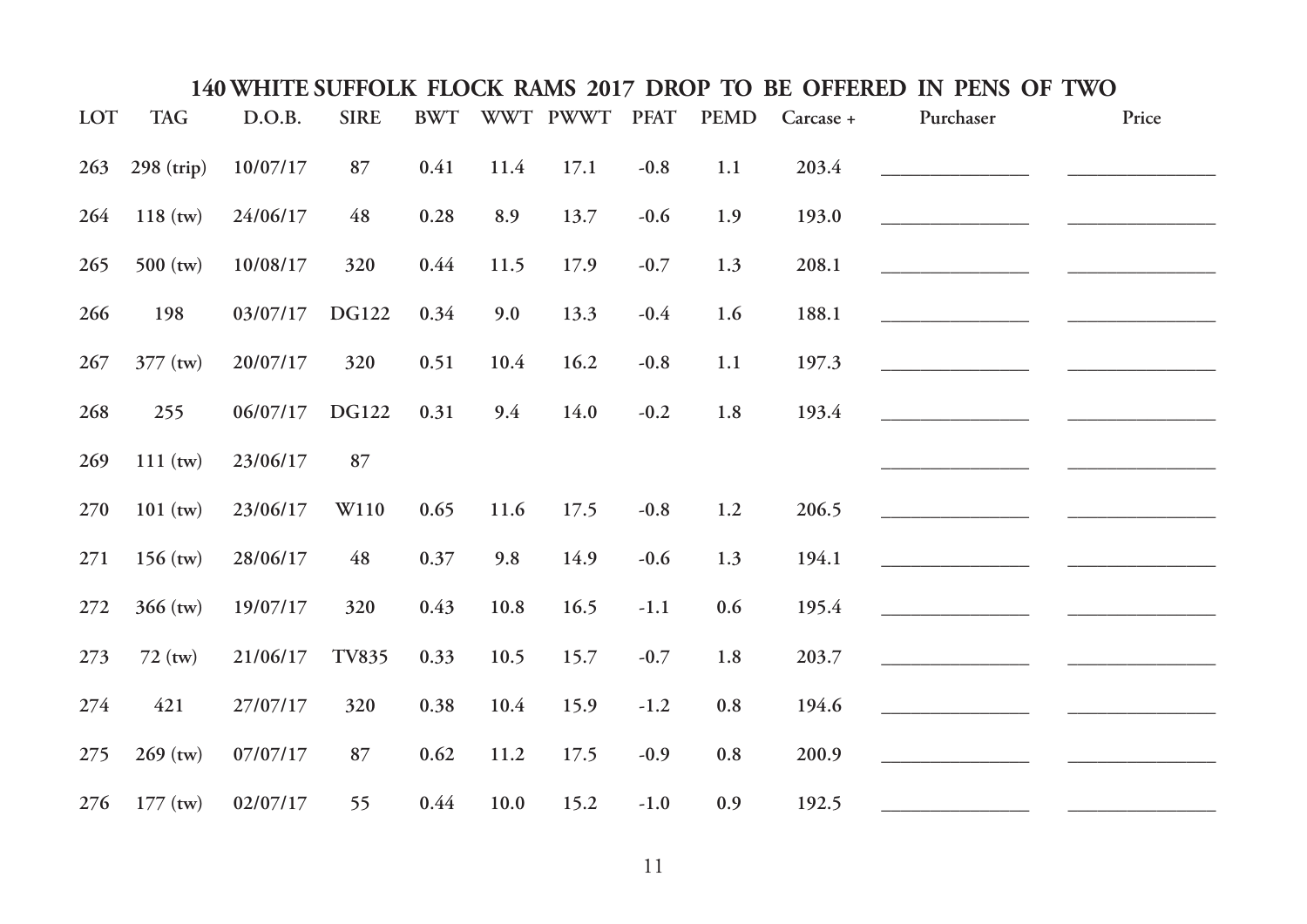| LOT | <b>TAG</b>   | D.O.B.   | <b>SIRE</b>  | <b>BWT</b> |      | WWT PWWT | <b>PFAT</b> | <b>PEMD</b> | Carcase + | Purchaser | Price |
|-----|--------------|----------|--------------|------------|------|----------|-------------|-------------|-----------|-----------|-------|
| 277 | $138$ (tw)   | 25/06/17 | 48           | 0.47       | 10.5 | 16.1     | $-0.7$      | 1.2         | 198.2     |           |       |
| 278 | $303$ (trip) | 11/07/17 | 87           | 0.45       | 10.7 | 16.6     | $-0.8$      | 1.2         | 201.4     |           |       |
| 279 | $286$ (tw)   | 09/07/17 | 113          | 0.43       | 9.4  | 15.2     | $-0.2$      | 1.4         | 193.2     |           |       |
| 280 | $170$ (tw)   | 01/07/17 | 113          | 0.43       | 9.7  | 16.1     | $-0.2$      | 1.5         | 198.0     |           |       |
| 281 | $163$ (tw)   | 30/06/17 | <b>DG122</b> | 0.41       | 9.4  | 13.9     | $-0.6$      | 0.9         | 184.5     |           |       |
| 282 | 171          | 01/07/17 | <b>DG122</b> | 0.32       | 9.6  | 14.1     | $-0.7$      | $1.3\,$     | 190.7     |           |       |
| 283 | $491$ (tw)   | 24/07/17 | 320          | 0.39       | 10.3 | 15.6     | $-0.7$      | 1.0         | 193.9     |           |       |
| 284 | $201$ (tw)   | 03/07/17 | 55           | 0.36       | 9.1  | 14.2     | $-0.6$      | 9.2         | 188.2     |           |       |
| 285 | $419$ (tw)   | 22/07/17 | 320          | 0.45       | 10.9 | 16.5     | $-1.1$      | $\rm 0.8$   | 197.8     |           |       |
| 286 | $103$ (tw)   | 23/06/17 | <b>TV835</b> | $0.18\,$   | 9.0  | 13.7     | $-0.5$      | 1.7         | 190.8     |           |       |
| 287 | $240$ (tw)   | 06/07/17 | 87           | 0.47       | 10.7 | 17.2     | $-0.7$      | 1.3         | 203.8     |           |       |
| 288 | 99 (tw)      | 22/06/17 | <b>TV835</b> | 0.30       | 9.7  | 14.9     | $-0.5$      | 1.5         | 194.9     |           |       |
| 289 | 422          | 27/07/17 | 22           | 0.37       | 9.9  | 15.6     | $-0.6$      | $1.2\,$     | 194.4     |           |       |
| 290 | $374$ (tw)   | 18/07/17 | 320          | 0.36       | 10.1 | 15.7     | $-0.3$      | 1.6         | 199.2     |           |       |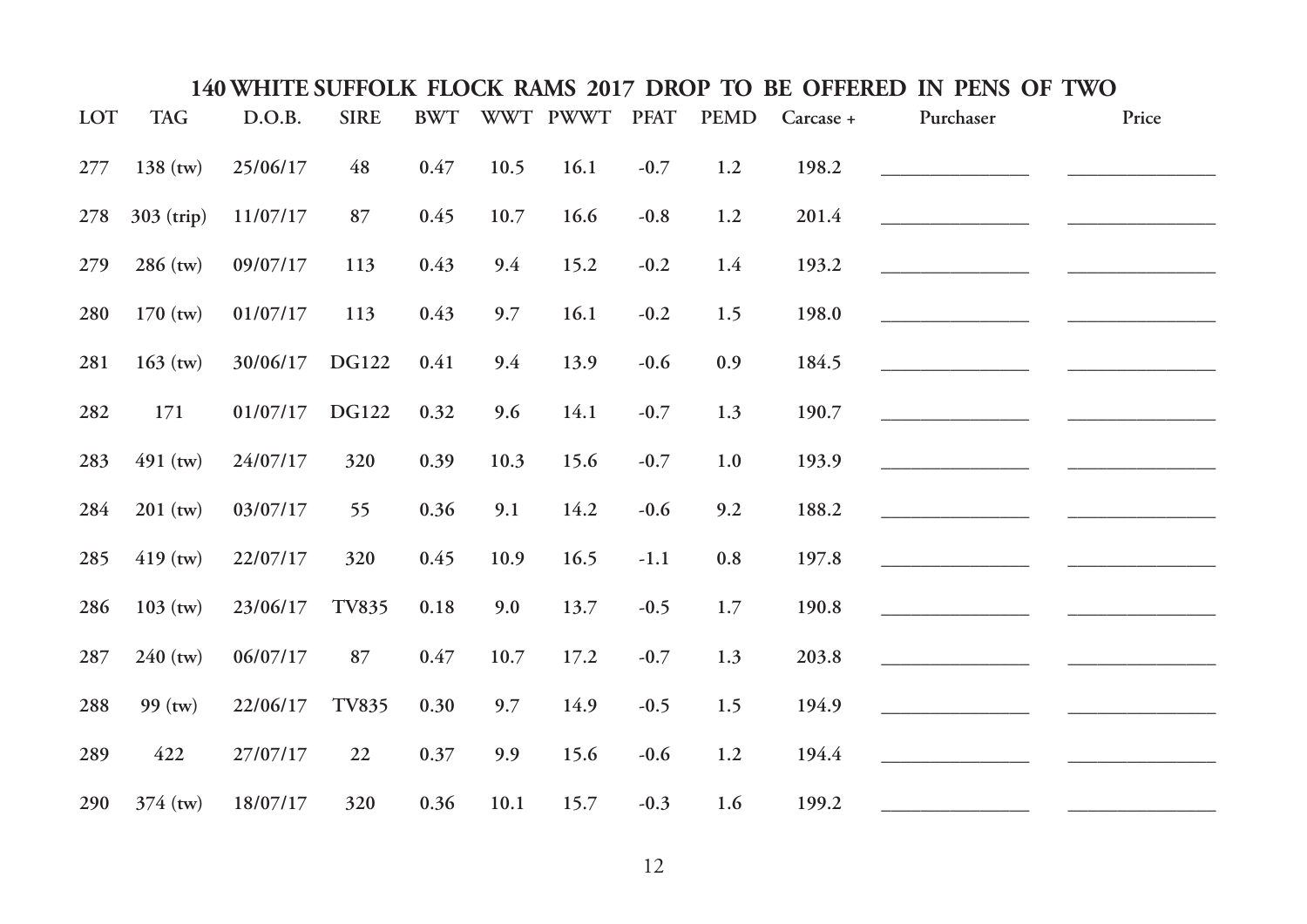| LOT | <b>TAG</b> | D.O.B.   | <b>SIRE</b>  | $\ensuremath{\mathrm{BWT}}$ |         | WWT PWWT | <b>PFAT</b> | <b>PEMD</b> | Carcase + | Purchaser | Price |
|-----|------------|----------|--------------|-----------------------------|---------|----------|-------------|-------------|-----------|-----------|-------|
| 291 | $225$ (tw) | 05/07/17 | 113          | 0.55                        | 10.4    | 16.5     | $-0.3$      | 1.1         | 197.3     |           |       |
| 292 | $52$ (tw)  | 20/06/17 | <b>TV835</b> | 0.17                        | 8.3     | 12.8     | $-0.1$      | 1.7         | 184.7     |           |       |
| 293 | $194$ (tw) | 03/07/17 | 113          | 0.40                        | 807     | 14.1     | $-0.2$      | $1.4\,$     | 187.8     |           |       |
| 294 | $390$ (tw) | 22/07/17 | 113          | 0.50                        | 8.5     | 13.8     | $-0.1$      | 1.5         | 186.5     |           |       |
| 295 | 363        | 18/07/17 | 113          | $0.26\,$                    | 808     | 14.3     | $0.00\,$    | 1.9         | 192.7     |           |       |
| 296 | $169$ (tw) | 01/07/17 | 113          | 0.44                        | 9.8     | 16.3     | $-0.1$      | 1.7         | 200.7     |           |       |
| 297 | $19$ (tw)  | 19/06/17 | 87           | 0.24                        | $8.7\,$ | 14.2     | $-0.9$      | $1.1\,$     | 186.9     |           |       |
| 298 | 423        | 28/07/17 | 22           | 0.24                        | 8.5     | 13.5     | $-0.4$      | 1.2         | 183.5     |           |       |
| 299 | 21         | 19/06/17 | 48           | 0.44                        | 10.3    | 15.6     | $-0.8$      | 1.1         | 195.4     |           |       |
| 300 | $372$ (tw) | 19/07/17 | 320          | 0.25                        | 10.4    | 16.2     | $-0.8$      | 1.4         | 201.1     |           |       |
| 301 | $415$ (tw) | 27/07/17 | 113          | 0.61                        | 8.9     | 14.6     | $-0.2$      | 1.4         | 190.1     |           |       |
| 302 | $288$ (tw) | 09/07/17 | <b>DG122</b> | 0.52                        | 10.2    | 15.3     | $-0.8$      | $1.2\,$     | 194.6     |           |       |
| 303 | $132$ (tw) | 25/06/17 | W110         | 0.67                        | 10.5    | 16.2     | $-0.4$      | 1.6         | 202.0     |           |       |
| 304 | $364$ (tw) | 18/07/17 | <b>DG550</b> | 0.58                        | 10.5    | 15.6     | $-0.8$      | 1.4         | 198.7     |           |       |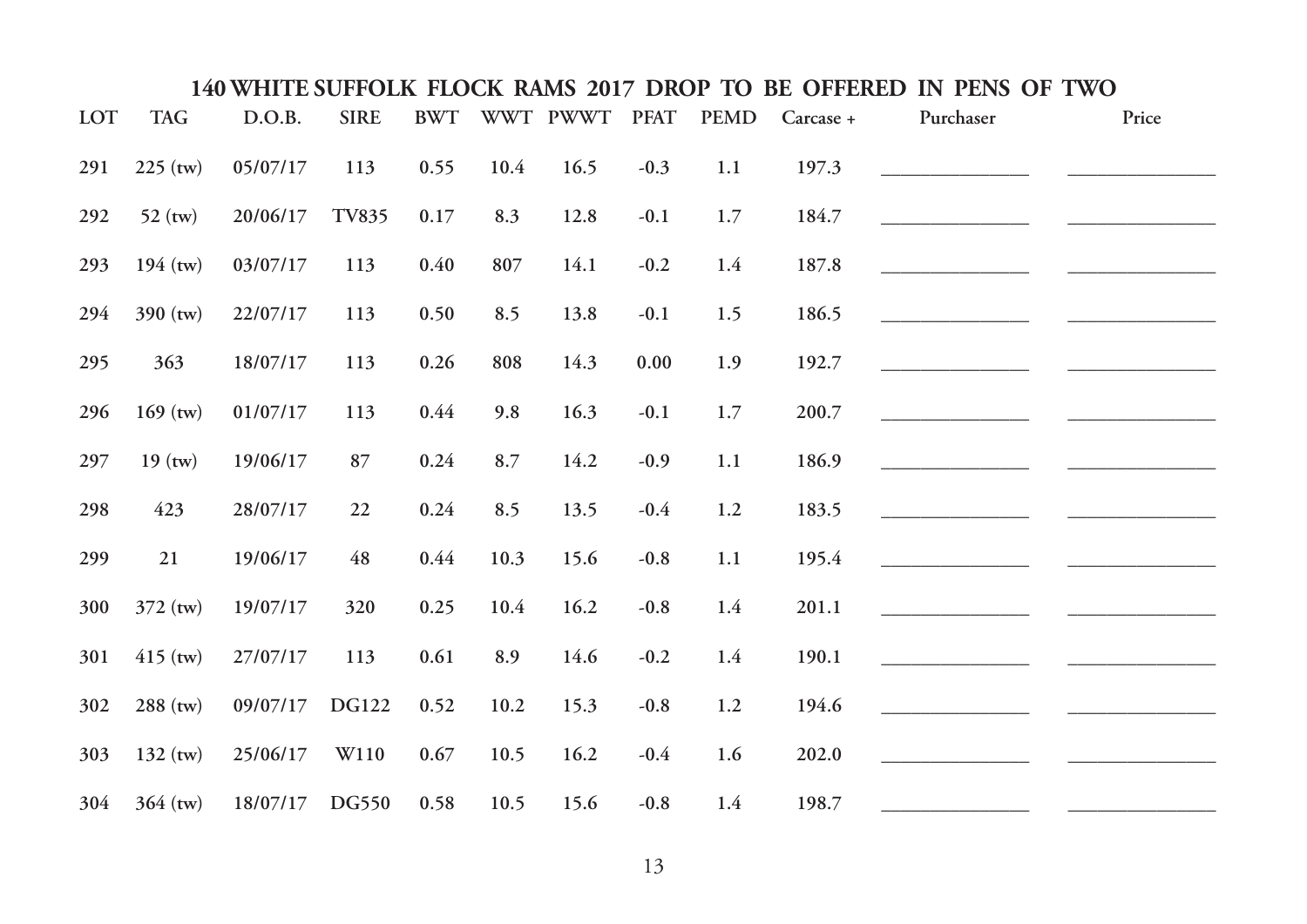| LOT | <b>TAG</b>  | D.O.B.   | <b>SIRE</b>  | $\ensuremath{\mathrm{BWT}}$ |      | WWT PWWT | <b>PFAT</b> | <b>PEMD</b> | Carcase + | Purchaser | Price |  |
|-----|-------------|----------|--------------|-----------------------------|------|----------|-------------|-------------|-----------|-----------|-------|--|
| 305 | $130$ (tw)  | 25/06/17 | 87           | 0.37                        | 10.2 | 15.7     | $-0.8$      | 1.2         | 196.3     |           |       |  |
| 306 | 432         | 30/07/17 | <b>DG122</b> | 0.38                        | 9.9  | 14.9     | $-0.3$      | $1.8\,$     | 197.6     |           |       |  |
| 307 | $80$ (tw)   | 21/06/17 | 48           | 0.48                        | 10.1 | 15.7     | $-0.4$      | $1.7\,$     | 200.9     |           |       |  |
| 308 | 402         | 24/07/17 | 320          | 0.33                        | 9.6  | 15.4     | $-0.5$      | 1.4         | 195.7     |           |       |  |
| 309 | $50$ (trip) | 20/06/17 | W110         | 0.64                        | 11.9 | 18.0     | $-0.7$      | $\rm 0.8$   | 203.3     |           |       |  |
| 310 | $173$ (tw)  | 01/07/17 | 113          | 0.50                        | 9.2  | 14.8     | $-0.2$      | 1.4         | 190.9     |           |       |  |
| 311 | $167$ (tw)  | 01/07/17 | 87           | 0.34                        | 10.0 | 15.7     | $-0.6$      | $1.0\,$     | 193.3     |           |       |  |
| 312 | $427$ (tw)  | 29/07/17 | 87           | 0.52                        | 10.5 | 16.3     | $-0.9$      | 0.5         | 191.9     |           |       |  |
| 313 | $116$ (tw)  | 24/06/17 | W110         | 0.56                        | 10.6 | 16.0     | $-0.4$      | 1.3         | 198.4     |           |       |  |
| 314 | $98$ (tw)   | 22/06/17 | TV835        | 0.32                        | 9.1  | 13.3     | $-0.5$      | 1.6         | 191.8     |           |       |  |
| 315 | $20$ (tw)   | 19/06/17 | $87\,$       | 0.29                        | 8.9  | 14.3     | $-0.9$      | $1.1\,$     | 187.9     |           |       |  |
| 316 | $367$ (tw)  | 19/07/17 | 320          | 0.45                        | 10.7 | 16.4     | $-1.2$      | $0.7\,$     | 195.5     |           |       |  |
| 317 | $470$ (tw)  | 05/08/17 | 87           | 0.47                        | 11.4 | 17.5     | $-0.9$      | 1.3         | 207.6     |           |       |  |
| 318 | $142$ (tw)  | 26/06/17 | 113          | 0.40                        | 9.3  | 14.9     | $-0.3$      | 1.6         | 194.1     |           |       |  |
|     |             |          |              |                             |      |          |             |             |           |           |       |  |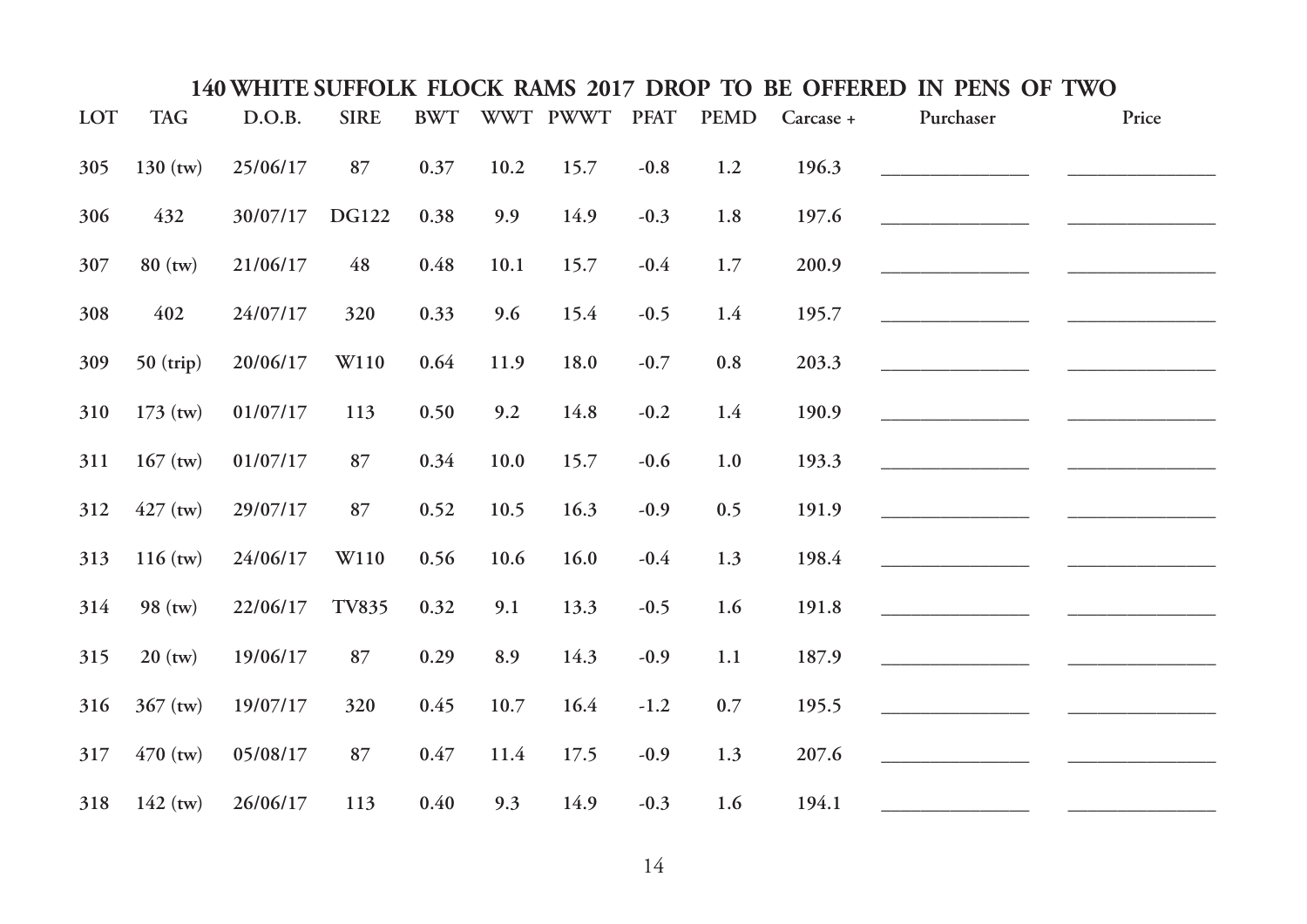| LOT | <b>TAG</b> | D.O.B.   | <b>SIRE</b>      | <b>BWT</b> |                    | WWT PWWT | <b>PFAT</b> | <b>PEMD</b> | Carcase +            | Purchaser | Price |
|-----|------------|----------|------------------|------------|--------------------|----------|-------------|-------------|----------------------|-----------|-------|
| 319 | 371        | 19/07/17 | 22               | 0.10       | $\boldsymbol{8.0}$ | 13.2     | 0.0         | $1.4\,$     | 181.5                |           |       |
| 320 | $473$ (tw) | 05/08/17 | 320              | 0.30       | 10.3               | 15.9     | $-0.7$      | 1.8         | 204.5                |           |       |
| 321 | 401        | 22/07/17 | <b>DG122</b>     | 0.36       | 8.6                | 13.1     | 0.0         | $2.1\,$     | 190.9                |           |       |
| 322 | $96$ (tw)  | 22/06/17 | <b>DG122</b>     | 0.31       | 10.3               | 15.7     | $-0.3$      | $1.7\,$     | $\boldsymbol{200.8}$ |           |       |
| 323 | 347 (tw)   | 15/07/17 | 87               | 0.53       | 10.1               | 16.1     | $-1.0$      | 0.3         | 187.8                |           |       |
| 324 | $81$ (tw)  | 21/06/17 | W <sub>110</sub> | 0.70       | 10.5               | 16.2     | $-0.4$      | 1.1         | 196.2                |           |       |
| 325 | $450$ (tw) | 01/08/17 | 113              | 0.45       | 9.4                | 14.9     | $0.0\,$     | 1.9         | 195.9                |           |       |
| 326 | $444$ (tw) | 31/07/17 | 113              | 0.56       | 9.0                | 14.9     | $0.0\,$     | $2.0$       | 196.9                |           |       |
| 327 | $310$ (tw) | 11/07/17 | DG550            | 0.51       | 8.9                | 13.7     | $-0.8$      | 1.5         | 189.7                |           |       |
| 328 | $45$ (tw)  | 20/06/17 | <b>TV835</b>     | 0.15       | 8.4                | 12.8     | $-0.4$      | $1.8\,$     | 187.9                |           |       |
| 329 | 386 (tw)   | 22/07/17 | 113              | 0.35       | 8.7                | 14.2     | $-0.3$      | 1.4         | 187.7                |           |       |
| 330 | 497        | 02/08/17 | 22               | 0.22       | 7.9                | 12.8     | $-0.3$      | 1.5         | 182.8                |           |       |
| 331 | 383 (tw)   | 21/07/17 | 320              | 0.36       | 9.6                | 14.9     | $-1.0$      | $1.0\,$     | 191.1                |           |       |
| 332 | 441        | 31/07/17 | 113              | 0.36       | 8.0                | 13.3     | 0.0         | $1.8\,$     | 186.7                |           |       |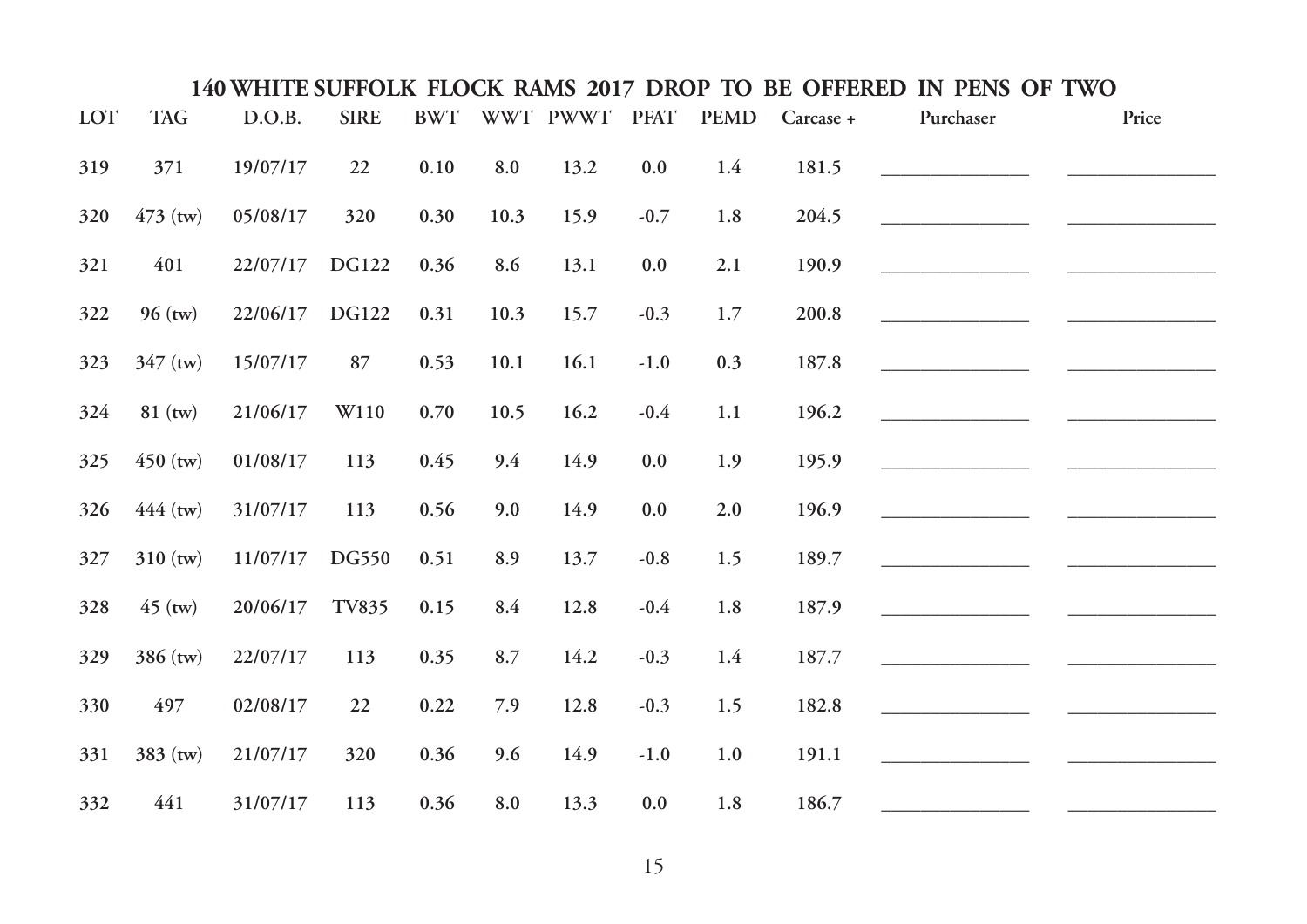| LOT | <b>TAG</b>     | D.O.B.   | <b>SIRE</b>  | <b>BWT</b> |      | WWT PWWT | <b>PFAT</b> | <b>PEMD</b> | Carcase + | Purchaser                           | Price |
|-----|----------------|----------|--------------|------------|------|----------|-------------|-------------|-----------|-------------------------------------|-------|
| 333 | $513$ (tw)     | 17/08/17 | 22           | 0.24       | 8.4  | 13.7     | 0.0         | 1.6         | 186.9     |                                     |       |
| 334 | $112$ (tw)     | 23/06/17 | 87           | $0.20\,$   | 9.7  | 15.2     | $-1.0$      | $\rm 0.8$   | 190.3     |                                     |       |
| 335 | $131$ (tw)     | 25/06/17 | 87           | 0.37       | 9.9  | 15.3     | $-1.0$      | $0.7\,$     | 190.2     | <u> 1990 - Johann Barbara, mart</u> |       |
| 336 | $214$ (tw)     | 04/07/17 | <b>DG122</b> | $0.26\,$   | 8.5  | 12.9     | $-0.3$      | $2.0\,$     | 189.6     |                                     |       |
| 337 | $256$ (tw)     | 07/07/17 | 87           | 0.41       | 10.6 | 16.4     | $-0.9$      | $\rm 0.8$   | 196.0     |                                     |       |
| 338 | 373 (tw)       | 19/07/17 | 320          | 0.44       | 11.4 | 17.5     | $-1.2$      | 0.9         | 203.8     |                                     |       |
| 339 | $360$ (tw)     | 18/07/17 | 113          | $0.60\,$   | 8.9  | 14.9     | $-0.5$      | 0.9         | 185.7     |                                     |       |
| 340 | $207$ (tw)     | 04/07/17 | 113          | $0.47\,$   | 9.1  | 14.9     | $0.0\,$     | 1.8         | 194.5     |                                     |       |
| 341 | $463$ (tw)     | 03/08/17 | 113          | 0.46       | 10.0 | 16.0     | $-0.5$      | 1.4         | 198.8     |                                     |       |
| 342 | 231 (tw)       | 05/07/17 | 87           | 0.34       | 9.7  | 15.1     | $-0.8$      | 1.0         | 191.6     |                                     |       |
| 343 | $411$ (tw)     | 26/07/17 | 113          | 0.42       | 8.2  | 14.0     | $0.0\,$     | $1.7\,$     | 189.0     |                                     |       |
| 344 | $266$ (trip)   | 07/07/17 | 87           | 0.46       | 11.1 | 16.9     | $-1.1$      | $0.8\,$     | 200.1     |                                     |       |
| 345 | $175$ (trip)   | 02/07/17 | 113          | 0.49       | 7.5  | 12.7     | $0.1\,$     | $1.2\,$     | 175.8     |                                     |       |
|     | 346 514 (trip) | 21/08/17 | 320          | 0.32       | 9.8  | 15.4     | $-0.5$      | 1.6         | 198.3     |                                     |       |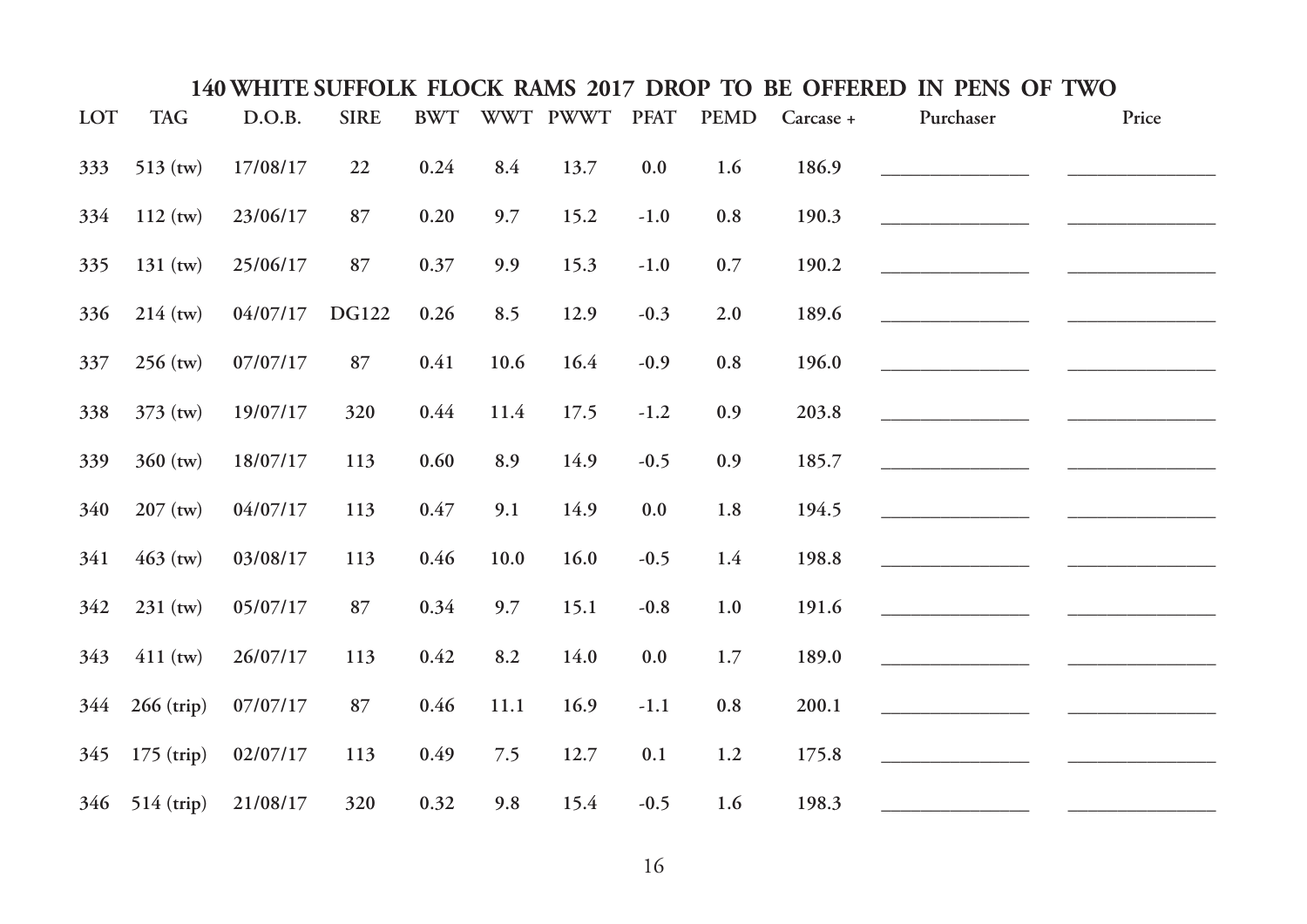| LOT | <b>TAG</b>   | D.O.B.   | <b>SIRE</b> | <b>BWT</b> |         | WWT PWWT | <b>PFAT</b> | <b>PEMD</b> | Carcase + | Purchaser | Price |
|-----|--------------|----------|-------------|------------|---------|----------|-------------|-------------|-----------|-----------|-------|
| 347 | $187$ (trip) | 02/07/17 | DG550       | 0.24       | 8.0     | 12.5     | $-0.4$      | 1.6         | 183.5     |           |       |
| 348 | $192$ (tw)   | 03/07/17 | 113         | 0.40       | 8.2     | 13.8     | $-0.5$      | 1.0         | 182.4     |           |       |
| 349 | $440$ (tw)   | 31/07/17 | 22          | 0.08       | 7.7     | 12.6     | 0.0         | $1.8\,$     | 182.9     |           |       |
| 350 | 351 (tw)     | 16/07/17 | DG550       | 0.32       | 8.5     | 12.9     | $-0.7$      | 1.7         | 188.6     |           |       |
| 351 | 490          | 29/07/17 | 113         | 0.33       | $8.2\,$ | 13.8     | $0.0\,$     | $1.7\,$     | 187.7     |           |       |
| 352 | 28           | 19/06/17 | W110        | 0.50       | 10.1    | 15.9     | $-0.6$      | 0.9         | 193.3     |           |       |
| 353 | 338          | 05/07/17 | DG550       | 0.29       | 8.1     | 12.9     | $-0.5$      | 1.8         | 188.0     |           |       |
| 354 | $466$ (tw)   | 03/08/17 | 113         | 0.46       | 8.9     | 13.8     | $-0.5$      | 1.7         | 191.1     |           |       |
| 355 | $6$ (tw)     | 16/06/17 | 113         | 0.34       | 9.5     | 15.8     | $-0.2$      | 1.5         | 196.4     |           |       |
| 356 | 488          | 08/08/17 | 22          | 0.18       | $8.2\,$ | 13.4     | $-0.3$      | 2.0         | 190.8     |           |       |
| 357 | $436$ (tw)   | 30/07/17 | 320         | 0.40       | 9.9     | 15.2     | $-1.0$      | 1.3         | 196.7     |           |       |
| 358 | $325$ (tw)   | 12/07/17 | DG550       | 0.42       | 9.1     | 13.7     | $-0.5$      | $1.7\,$     | 191.0     |           |       |
| 359 | 282          | 09/07/17 | 113         | 0.41       | 8.5     | 13.8     | $-0.4$      | 1.5         | 187.4     |           |       |
| 360 | 87           | 22/06/17 | 113         | 0.53       | 9.5     | 15.1     | $-0.4$      | 1.0         | 189.2     |           |       |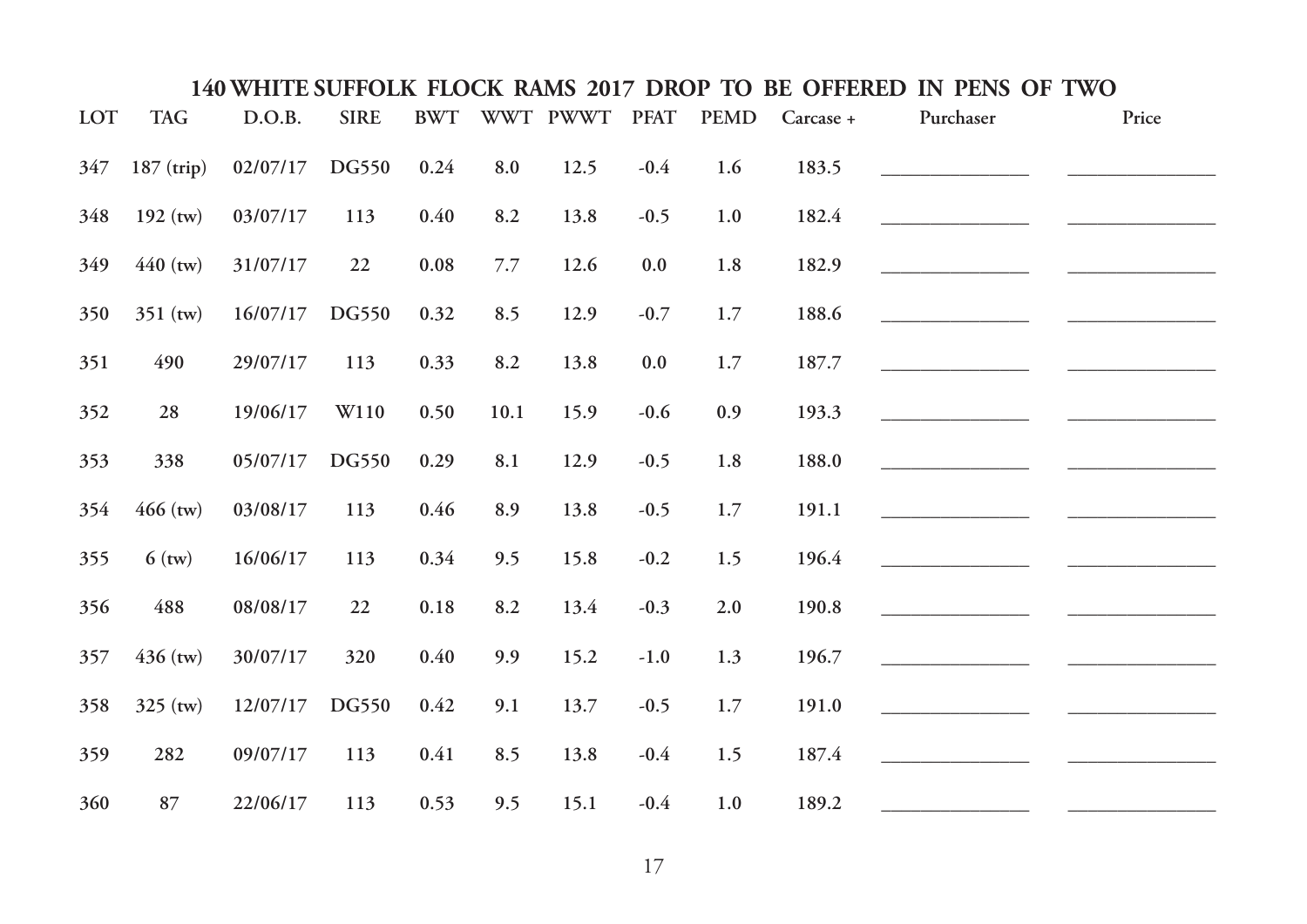| LOT | <b>TAG</b> | D.O.B.   | <b>SIRE</b> | $\ensuremath{\mathrm{BWT}}$ |      | WWT PWWT | <b>PFAT</b> | <b>PEMD</b> | Carcase + | Purchaser | Price |
|-----|------------|----------|-------------|-----------------------------|------|----------|-------------|-------------|-----------|-----------|-------|
| 361 | 387 (tw)   | 22/07/17 | 113         | 0.37                        | 9.0  | 14.6     | $-0.5$      | 1.2         | 188.8     |           |       |
| 362 | 503 (tw)   | 13/08/17 | 22          | 0.25                        | 9.2  | 14.7     | $-0.3$      | 1.5         | 192.0     |           |       |
| 363 | $506$ (tw) | 14/08/17 | 113         | 0.38                        | 8.9  | 14.5     | $-0.2$      | 1.4         | 189.5     |           |       |
| 364 | $229$ (tw) | 05/07/17 | 113         | $0.38\,$                    | 8.4  | 13.9     | $0.0\,$     | 1.6         | 187.5     |           |       |
| 365 | 369 (tw)   | 19/07/17 | 113         | 0.65                        | 9.7  | 15.3     | $-0.4$      | $\rm 0.8$   | 187.2     |           |       |
| 366 | 339        | 12/07/17 | 87          | 0.33                        | 9.7  | 15.4     | $-0.9$      | $1.1\,$     | 193.5     |           |       |
| 367 | 63         | 21/06/17 | W110        | 0.62                        | 10.8 | 16.8     | $-0.5$      | 1.3         | 201.9     |           |       |
| 368 | $412$ (tw) | 26/07/17 | 113         | 0.46                        | 8.3  | 14.1     | $0.0\,$     | 1.9         | 191.8     |           |       |
| 369 | $442$ (tw) | 31/07/17 | 320         | 0.35                        | 10.6 | 16.0     | $-1.1$      | $1.0\,$     | 197.8     |           |       |
| 370 | 487        | 24/07/17 | 22          | 0.19                        | 8.6  | 13.8     | $-0.3$      | $1.7\,$     | 189.5     |           |       |
| 371 | $424$ (tw) | 29/07/17 | 22          | 0.24                        | 8.3  | 13.5     | $0.0\,$     | 1.9         | 189.6     |           |       |
| 372 | 47 (trip)  | 20/06/17 | W110        | 0.44                        | 9.5  | 14.6     | $-0.1$      | $1.8\,$     | 194.7     |           |       |
| 373 | $465$ (tw) | 03/08/17 | 113         | $0.42\,$                    | 8.7  | 13.6     | $-0.3$      | 1.8         | 190.5     |           |       |
| 374 | $448$ (tw) | 01/08/17 | 22          | 0.23                        | 9.9  | 15.3     | $-0.5$      | 1.5         | 196.5     |           |       |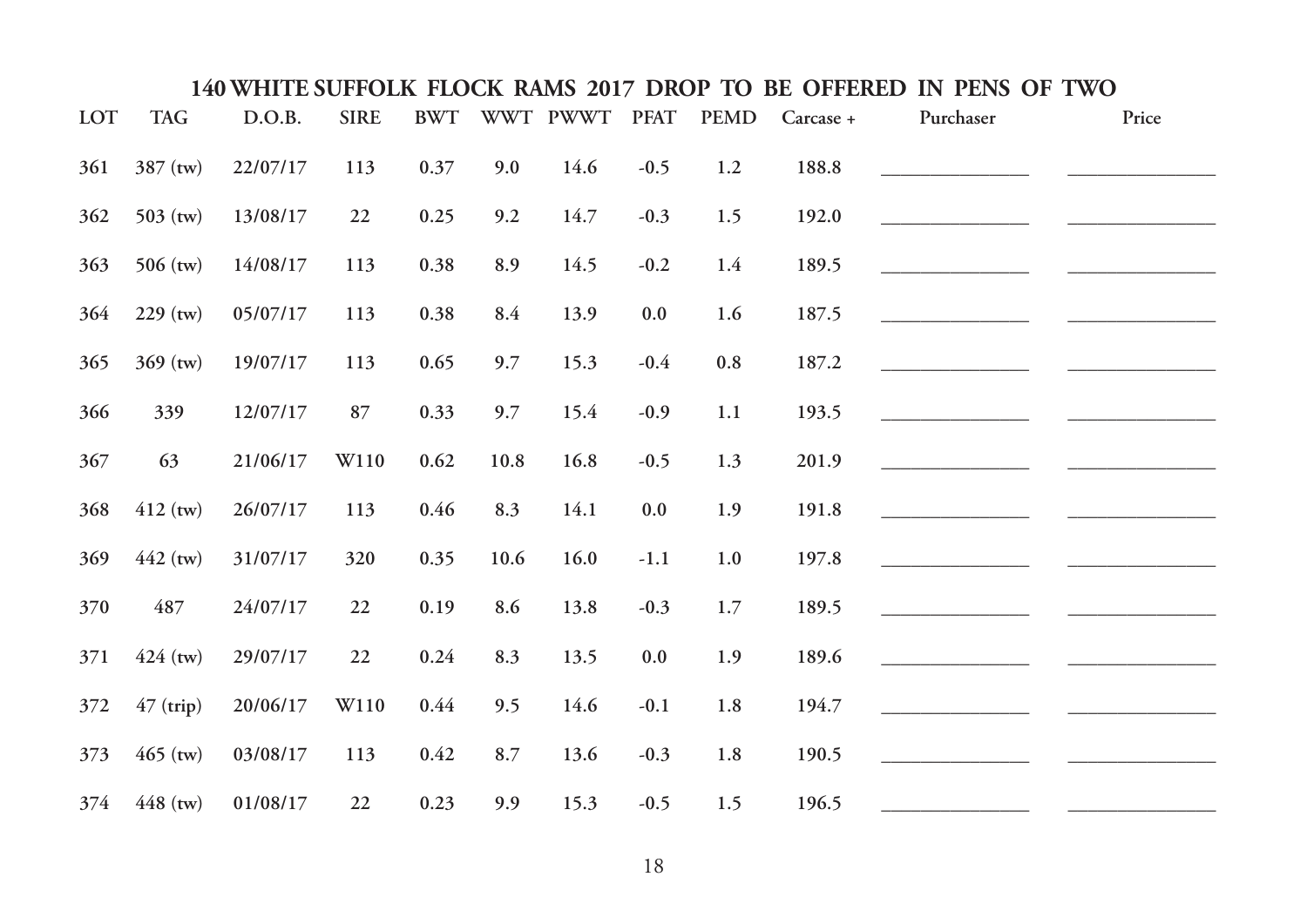|     |                 |          |             |            |     |               |        |             |           | 52 SUFFOLK FLOCK RAMS 2017 DROP TO BE OFFERED IN PENS OF TWO |       |
|-----|-----------------|----------|-------------|------------|-----|---------------|--------|-------------|-----------|--------------------------------------------------------------|-------|
| LOT | <b>TAG</b>      | D.O.B.   | <b>SIRE</b> | <b>BWT</b> |     | WWT PWWT PFAT |        | <b>PEMD</b> | Carcase + | Purchaser                                                    | Price |
| 375 | 2070            | 25/06/17 | 1434        | 0.48       | 7.8 | 11.9          | $-0.6$ | $-0.1$      | 161.2     |                                                              |       |
| 376 | 2097            | 08/07/17 | 1495        | 0.46       | 8.5 | 12.9          | $-1.0$ | 0.2         | 171.1     |                                                              |       |
| 377 | 2056            | 21/06/17 | 1080        | 0.45       | 7.3 | 11.1          | $-1.8$ | $-0.8$      | 153.6     |                                                              |       |
| 378 | 2025            | 19/06/17 | M 18        | 0.57       | 9.5 | 13.6          | $-1.3$ | $-0.4$      | 170.0     |                                                              |       |
| 379 | $2023$ (tw)     | 22/06/17 | 1070        | 0.50       | 7.4 | 10.9          | $-1.1$ | $-0.4$      | 154.6     |                                                              |       |
| 380 | $2006$ (tw)     | 17/06/17 | 1070        | 0.42       | 6.4 | 9.7           | $-0.9$ | $-0.2$      | 150.8     |                                                              |       |
| 381 | 2187            | 25/07/17 | 1070        | 0.49       | 7.8 | 11.6          | $-0.7$ | 0.5         | 166.8     |                                                              |       |
|     | 382 2038 (trip) | 19/06/17 | 1439        | 0.50       | 9.1 | 13.6          | $-0.7$ | 0.5         | 177.5     |                                                              |       |
| 383 | $2047$ (tw)     | 20/06/17 | 1830        | 0.48       | 8.7 | 12.8          | $-1.0$ | 0.3         | 172.3     |                                                              |       |
|     | 384 2111 (trip) | 30/06/17 | 1701        | 0.41       | 7.8 | 12.5          | $-0.4$ | 0.5         | 169.2     |                                                              |       |
| 385 | 2190            | 15/08/17 | 1434        | 0.58       | 8.8 | 13.5          | $-1.1$ | 0.3         | 175.7     |                                                              |       |
| 386 | 2002            | 19/06/17 | 588         | 0.38       | 6.9 | 10.6          | $-1.0$ | 0.2         | 160.3     |                                                              |       |
| 387 | $2122$ (tw)     | 04/07/17 | 1830        | 0.41       | 7.8 | 11.9          | $-0.8$ | 0.4         | 167.9     |                                                              |       |
| 388 | $2109$ (tw)     | 08/07/17 | 1701        | 0.43       | 8.0 | 12.4          | $-0.7$ | 0.4         | 169.4     |                                                              |       |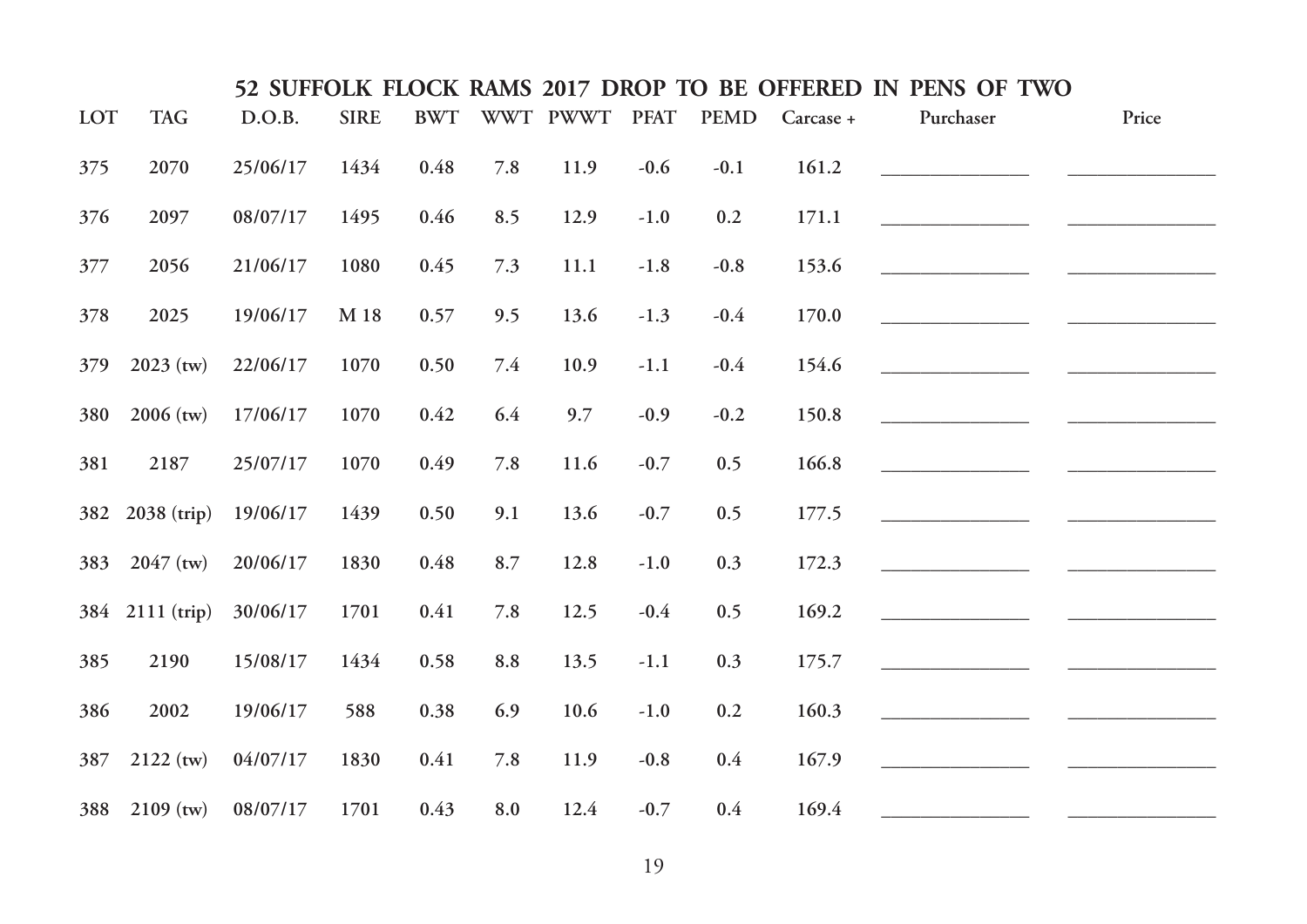|            |                 |          |             |            |     |               |        |             |           | 52 SUFFOLK FLOCK RAMS 2017 DROP TO BE OFFERED IN PENS OF TWO |       |
|------------|-----------------|----------|-------------|------------|-----|---------------|--------|-------------|-----------|--------------------------------------------------------------|-------|
| <b>LOT</b> | <b>TAG</b>      | D.O.B.   | <b>SIRE</b> | <b>BWT</b> |     | WWT PWWT PFAT |        | <b>PEMD</b> | Carcase + | Purchaser                                                    | Price |
| 389        | $2158$ (tw)     | 08/07/17 | 1663        | 0.45       | 7.2 | 11.3          | $-1.2$ | $-0.5$      | 156.1     |                                                              |       |
| 390        | $2035$ (tw)     | 22/06/17 | 1495        | 0.38       | 7.4 | 10.7          | $-1.5$ | $-0.3$      | 157.6     |                                                              |       |
| 391        | $2137$ (tw)     | 08/07/17 | 1495        | 0.36       | 7.3 | 11.0          | $-0.7$ | 0.6         | 164.9     |                                                              |       |
| 392        | $2098$ (tw)     | 03/07/17 | 1434        | 0.67       | 9.3 | 13.6          | $-1.2$ | $-0.7$      | 165.7     |                                                              |       |
| 393        | $2001$ (tw)     | 21/06/17 | 1495        | 0.34       | 6.8 | 10.9          | $-1.0$ | $-0.3$      | 154.5     |                                                              |       |
|            | 394 2102 (trip) | 07/07/17 | 1701        | 0.43       | 7.4 | 11.1          | $-1.0$ | $-0.2$      | 157.9     |                                                              |       |
| 395        | 2166            | 09/07/17 | 1701        | 0.29       | 6.2 | 9.8           | $-0.8$ | 0.3         | 155.6     |                                                              |       |
| 396        | $2022$ (tw)     | 26/06/17 | 1434        | 0.51       | 7.9 | 11.5          | $-1.3$ | $-0.8$      | 155.3     |                                                              |       |
| 397        | $2011$ (tw)     | 20/06/17 | 1495        | 0.46       | 7.7 | 11.0          | $-1.3$ | $-0.5$      | 156.2     |                                                              |       |
| 398        | $2139$ (tw)     | 28/06/17 | 1434        | 0.46       | 7.8 | 11.7          | $-1.0$ | $-0.1$      | 162.6     |                                                              |       |
| 399        | $2120$ (tw)     | 05/07/17 | 1434        | 0.51       | 8.1 | 12.0          | $-1.2$ | $-0.6$      | 159.6     |                                                              |       |
| 400        | $2172$ (tw)     | 06/07/17 | 1701        | 0.35       | 6.5 | 9.8           | $-1.0$ | $-0.5$      | 147.6     |                                                              |       |
| 401        | 2135            | 07/07/17 | 1830        | 0.49       | 8.5 | 12.8          | $-0.4$ | 0.7         | 173.7     |                                                              |       |
| 402        | $2143$ (tw)     | 06/07/17 | 1434        | 0.46       | 7.7 | 11.2          | $-0.8$ | 0.0         | 160.5     |                                                              |       |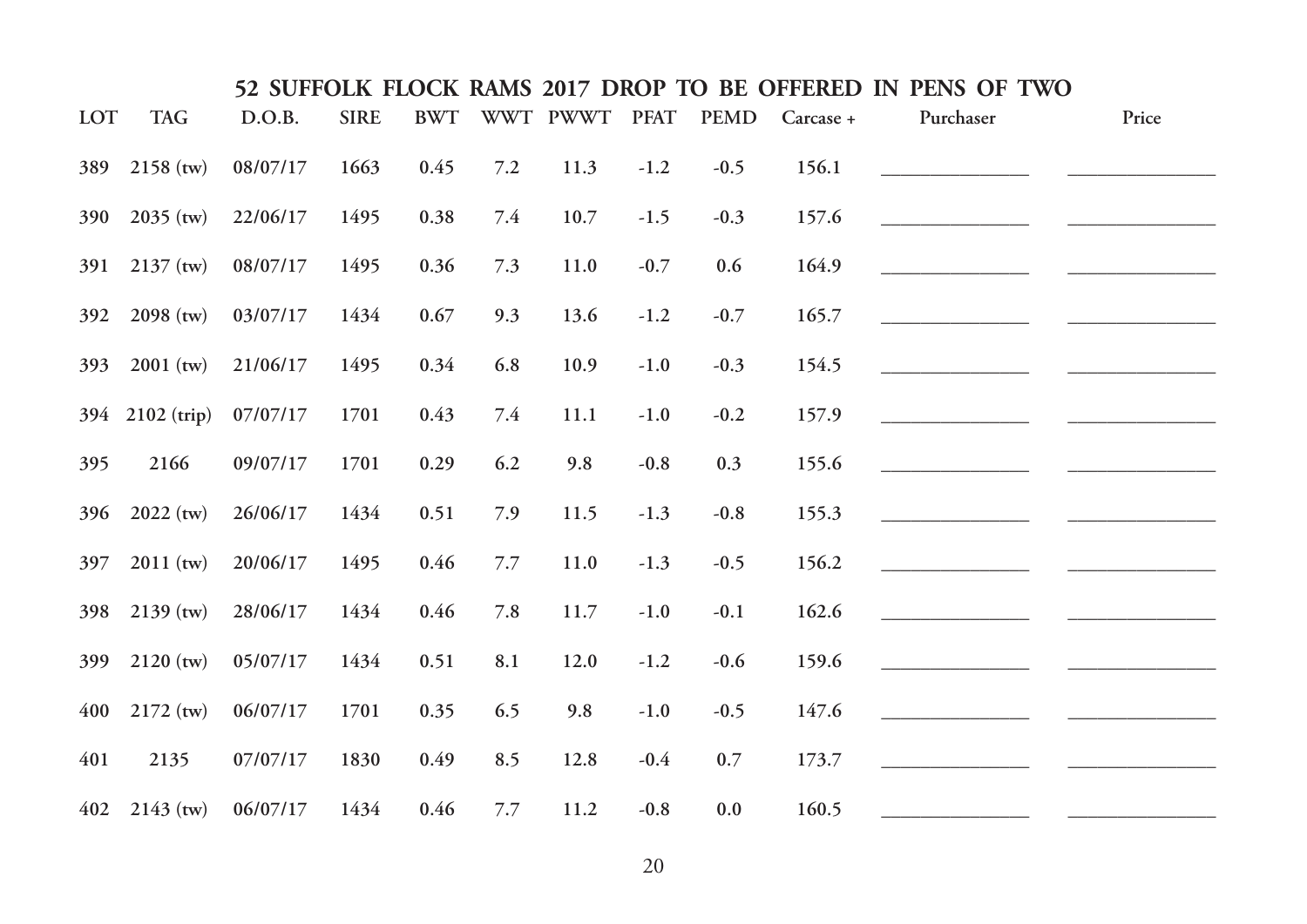|            |                          |          |             |            |     |               |        |             |           | 52 SUFFOLK FLOCK RAMS 2017 DROP TO BE OFFERED IN PENS OF TWO |       |
|------------|--------------------------|----------|-------------|------------|-----|---------------|--------|-------------|-----------|--------------------------------------------------------------|-------|
| <b>LOT</b> | <b>TAG</b>               | D.O.B.   | <b>SIRE</b> | <b>BWT</b> |     | WWT PWWT PFAT |        | <b>PEMD</b> | Carcase + | Purchaser                                                    | Price |
| 403        | $2154$ (tw)              | 08/07/17 | 1701        | 0.47       | 7.9 | 11.9          | $-1.1$ | $-0.5$      | 158.4     |                                                              |       |
|            | 404 2037 (trip)          | 19/06/17 | 1439        | 0.42       | 7.9 | 12.2          | $-0.5$ | 0.5         | 169.4     |                                                              |       |
| 405        | $2142$ (tw)              | 08/07/17 | 1830        | 0.50       | 8.8 | 13.6          | $-0.9$ | 0.5         | 177.1     |                                                              |       |
|            | $406$ 2021 (tw)          | 26/06/17 | 1434        | 0.46       | 7.1 | 10.7          | $-1.2$ | $-0.9$      | 148.5     |                                                              |       |
| 407        | $2136$ (tw)              | 08/07/17 | 1495        | 0.30       | 6.4 | 9.7           | $-0.5$ | 0.6         | 157.9     |                                                              |       |
|            | $408$ 2177 (tw)          | 17/07/17 | 1663        | 0.47       | 7.5 | 11.9          | $-0.7$ | $-0.4$      | 157.2     |                                                              |       |
| 409        | $2084$ (tw)              | 30/06/17 | 1434        | 0.50       | 7.5 | 11.0          | $-0.8$ | $-0.4$      | 154.7     |                                                              |       |
|            | $410$ 2041 (tw)          | 21/06/17 | M 18        | 0.60       | 9.6 | 14.1          | $-1.0$ | 0.1         | 177.0     |                                                              |       |
|            | $411$ 2146 (tw)          | 05/07/17 | 1830        | 0.49       | 7.8 | 12.0          | $-0.9$ | 0.3         | 166.7     |                                                              |       |
| 412        | $2004$ (tw)              | 20/06/17 | 1434        | 0.35       | 5.7 | 9.2           | $-0.5$ | $0.0\,$     | 147.5     |                                                              |       |
|            | $413$ 2155 (tw)          | 08/07/17 | 1701        | 0.42       | 7.6 | 11.6          | $-0.9$ | 0.0         | 162.4     |                                                              |       |
|            | $414$ 2040 (tw)          | 21/06/17 | M 18        | 0.57       | 9.1 | 13.4          | $-0.8$ | 0.0         | 171.3     |                                                              |       |
|            | $415$ 2175 (tw)          | 16/07/17 | 1663        | 0.45       | 7.4 | 11.8          | $-0.8$ | $-0.2$      | 159.1     |                                                              |       |
|            | $416$ 2160 (tw) 06/07/17 |          | 1434        | 0.56       | 8.5 | 13.0          | $-0.8$ | 0.2         | 171.3     |                                                              |       |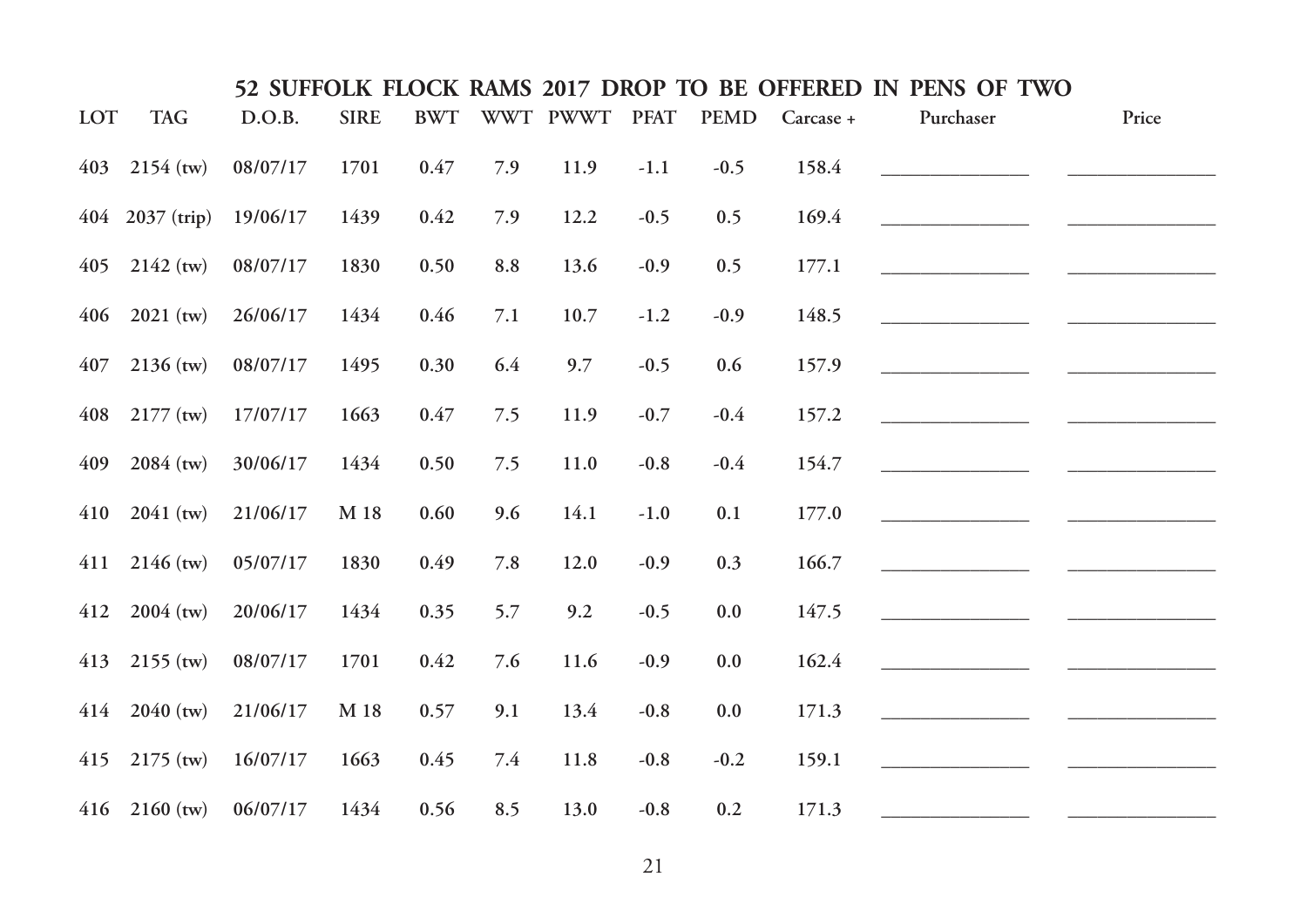|            |                          |                                                |             |      |     |      |        |        |                                  | 52 SUFFOLK FLOCK RAMS 2017 DROP TO BE OFFERED IN PENS OF TWO |       |
|------------|--------------------------|------------------------------------------------|-------------|------|-----|------|--------|--------|----------------------------------|--------------------------------------------------------------|-------|
| <b>LOT</b> | <b>TAG</b>               | D.O.B.                                         | <b>SIRE</b> |      |     |      |        |        | BWT WWT PWWT PFAT PEMD Carcase + | Purchaser                                                    | Price |
|            |                          | $417$ 2131 (tw) $01/07/17$ 1434 0.57           |             |      | 8.5 | 12.3 | $-1.4$ | $-0.4$ | 163.3                            |                                                              |       |
|            |                          | 418 $2075 \text{ (tw)}$ 15/06/17 1495 0.34 6.4 |             |      |     | 9.2  | $-1.1$ | $-0.5$ | 145.9                            |                                                              |       |
|            |                          | 419 2159 (tw) $08/07/17$ 1663 0.44             |             |      | 6.8 | 10.7 | $-1.2$ | $-0.8$ | 149.7                            |                                                              |       |
|            |                          | $420$ 2000 (tw) 21/06/17 1495                  |             | 0.31 | 6.4 | 10.4 | $-1.1$ | $-0.2$ | 153.0                            | <u> 1999 - Johann Barbara, martin a</u>                      |       |
|            |                          | $421$ 2161 (tw) $06/07/17$ 1434                |             | 0.54 | 8.1 | 12.6 | $-0.7$ | 0.2    | 168.2                            |                                                              |       |
|            |                          | $422$ 2105 (tw) 08/07/17 1434 0.43             |             |      | 6.9 | 10.3 | $-0.8$ | $-0.3$ | 151.9                            |                                                              |       |
|            | $423$ 2032 (tw) 23/06/17 |                                                | 1830        | 0.46 | 8.0 | 11.2 | $-1.3$ | $-0.3$ | 159.9                            |                                                              |       |
|            |                          | $424$ 2103 (trip) 07/07/17                     | 1701        | 0.38 | 6.7 | 10.2 | $-0.9$ | $-0.2$ | 152.8                            |                                                              |       |
|            | $425$ 2169 (tw) 09/07/17 |                                                | 1701        | 0.33 | 6.6 | 10.5 | 0.0    | 0.7    | 160.5                            |                                                              |       |
| 426        | 2181                     | 21/07/17                                       | 1701        | 0.28 | 6.6 | 9.8  | $-0.8$ | 0.2    | 155.4                            | <u> 1980 - Johann Barn, mars et al. (b. 1980).</u>           |       |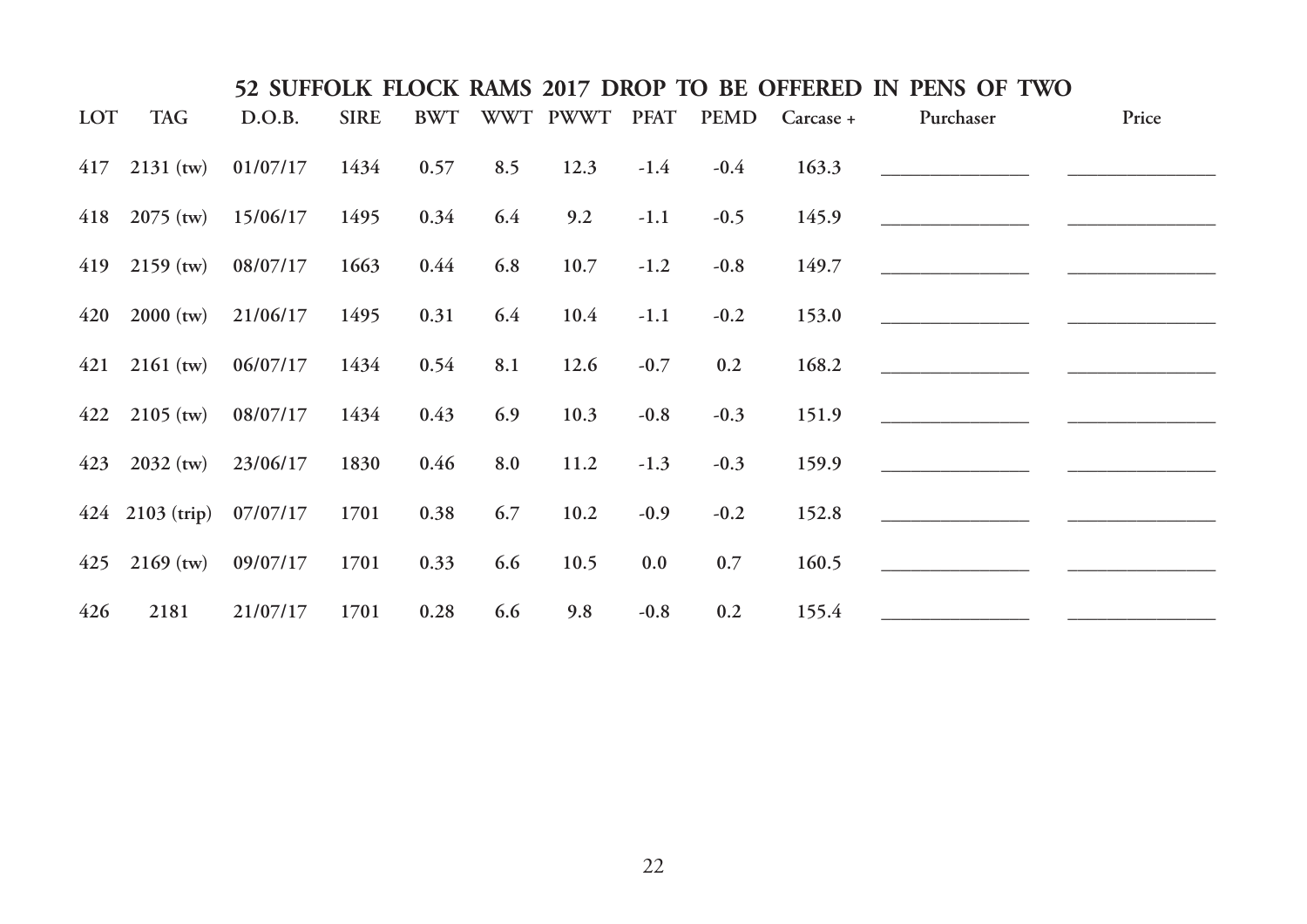# DAYS WHITERACE MATERNAL COMPOSITES **DAYS WHITEFACE MATERNAL COMPOSITES**

have sourced these genetics from : rams suitable to maintaining and progressing a self replacing flock. We have sourced these genetics from : rams suitable to maintaining and progressing a self replacing flock. We We have endeavoured to combine the most relevant genetics to produce We have endeavoured to combine the most relevant genetics to produce

- 1) the existing Maternal Composite database 1) the existing Maternal Composite database
- 2) the Merino database 2) the Merino database
- 3) our White Suffolk flock 3) our White Suffolk flock

Please contact Lachy on 0428 521 630 for more information. Please contact Lachy on 0428 521 630 for more information.

### **Breed Abbreviations: Breed Abbreviations:**

|            | 0.77771717777777777777777 |      |                  |
|------------|---------------------------|------|------------------|
| SM         | White Suffolk             |      | TEX Texel        |
| $\bigcirc$ | Coopworth                 | BL   | Border Leicester |
| EF         | East Freisan              | Finn | Finn             |
| PM         | Poll Merino               |      | PD Poll Dorset   |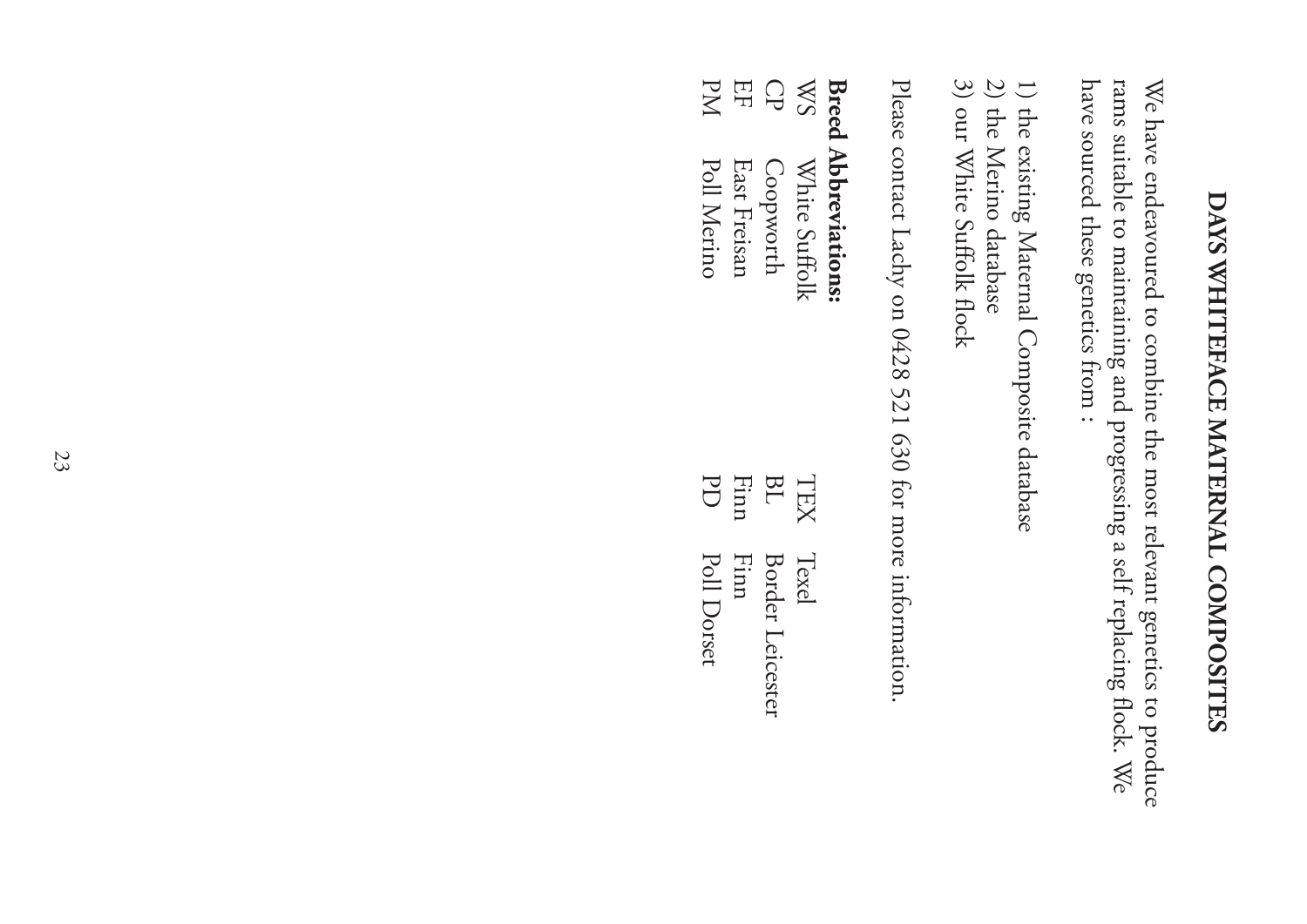|    | 456            | 455            | 454            | 453                      | 452     | 451            | 450              | 6++             | 448            | 447                      | 446            | 445                      | 444            | 443            | 442            | 1441                     | 440            | 439                      | 438            | 437                      | 436            | 435                      | 434                      | 433             | 432            | 431                      | 430            | 429                      | 428            | 427            | $\overline{5}$           |
|----|----------------|----------------|----------------|--------------------------|---------|----------------|------------------|-----------------|----------------|--------------------------|----------------|--------------------------|----------------|----------------|----------------|--------------------------|----------------|--------------------------|----------------|--------------------------|----------------|--------------------------|--------------------------|-----------------|----------------|--------------------------|----------------|--------------------------|----------------|----------------|--------------------------|
|    | $\geq$         | $\Im$          | 24             | 119                      | 135     | 101            | $\tilde{s}$      | 118             | 171            | 194                      | 188            | 52                       | 207            | 150            | 55             | 116                      | 147            | 59                       | 145            | $\circ$                  | $^{18}$        | 33                       | 136                      | 187             | $\Box$         | 137                      | 2              | 59                       | $\overline{0}$ | 128            | <b>LAG</b>               |
|    | 160085         | 150020         | CP152976       | 150009                   | 160085  | 150020         | CP152976         | 160146          | 160146         | 160146                   | 160146         | 150009                   | 160146         | 160146         | CP152976       | 150020                   | 150009         | CP152976                 | 160015         | CP152976                 | 150009         | CP152976                 | 160085                   | 160146          | CP152976       | 160085                   | 150009         | CP152976                 | CP152976       | 160085         | <b>SIRE</b>              |
|    | 5/7/17         | 1/7/17         | 19/617         | 12/7/17                  | 14/7/17 | 11/7/17        | 20/6/17          | 12/7/17         | 28/7/17        | 2/8/17                   | 31/7/17        | 22/6/17                  | 5/8/17         | 19/7/17        | 23/6/17        | 12/7/17                  | 18/7/17        | 20/6/17                  | 17/7/17        | 17/6/17                  | /11/2          | 20/6/17                  | 14/7/17                  | 31/7/17         | 18/6/17        | 14/7/17                  | 29/6/17        | 23/6/17                  | 23/6/17        | 14/7/17        | DOB                      |
|    | 40             | 34             | $\overline{L}$ | 27                       | 64      | 34             | $\overline{8}$   | 44              | 37             | $43\,$                   | $\tilde{s}$    | $\mathcal{C}2$           | $43\,$         | 43             | 23             | $45\,$                   | 37             | 59                       | 49             | 59                       | 39             | 29                       | 39                       | $\mathfrak{Z}1$ | 54             | 39                       | 32             | 29                       | 59             | 52             | $\text{WSO}_6$           |
|    | $\overline{z}$ | $\overline{8}$ | S              | $\overline{8}$           | 5       | $\overline{8}$ | $\circ$          | $\circ$         |                | $\circ$                  | ៑              | $\circ$                  | $\circ$        | $\circ$        | $\infty$       | $\overline{+}$           | $\frac{1}{4}$  | $\overline{\phantom{0}}$ | 15             | $\overline{z}$           | 14             | $\equiv$                 | $\overline{3}$           | $\overline{0}$  |                | $\overline{3}$           | $\circ$        | $\overline{\phantom{0}}$ |                | ↘              | FE%                      |
| 24 | 3              | 4              | 3              | $\overline{\phantom{0}}$ | ↘       | 4              | 3                | ىس              | $\sim$         | $\overline{\phantom{0}}$ | A.             | S                        |                |                |                | $\overline{\phantom{0}}$ | ↘              | $\circ$                  | S              | $\overline{\phantom{0}}$ | $\circ$        | $\overline{\phantom{0}}$ | $\sim$ l                 | 4               |                | $\overline{\phantom{0}}$ | S              | $\overline{\phantom{0}}$ |                | 3              | <b>FINNP/6</b>           |
|    | 22             | $\infty$       | 51             | $\overline{L}$           | $\circ$ | $\infty$       | S                | $\overline{61}$ | $\overline{6}$ | $\overline{0}$           | 23             | $\overline{\phantom{0}}$ | $\overline{0}$ | $\overline{0}$ | $\overline{z}$ | $\tilde{5}$              | 15             | ↘                        |                | $\circ$                  | $\overline{z}$ | $\circ$                  | $\overline{\phantom{0}}$ | 23              |                | $\Box$                   | $\overline{6}$ | $\overline{\circ}$       | $\overline{3}$ | $\rm ^8$       | TEX%                     |
|    | $\overline{0}$ | 14             | 28             | $\Box$                   | ↘       | 14             | $\overline{8}$   | $\overline{z}$  | $\overline{6}$ | $\overline{1}$           | 23             | $\overline{\mathcal{A}}$ | $\overline{C}$ | $\overline{C}$ | 25             | $\overline{9}$           | $\circ$        | $\overline{61}$          | $\infty$       | $\overline{L}$           | $\infty$       | $\overline{8}$           | $\circ$                  | 23              | $\overline{3}$ | $\circ$                  | Ħ              | $\overline{L}$           | 25             | $\overline{L}$ | $\mathrm{BL}\mathrm{96}$ |
|    |                |                |                |                          |         |                | $\tilde{3}$      |                 | $\circ$        |                          |                |                          |                |                |                |                          |                |                          |                |                          |                |                          |                          |                 |                |                          | $\circ$        |                          |                |                |                          |
|    | 3              | 51             | 28             | 14                       | င       | $\overline{5}$ | $\mathfrak{S}^0$ | $\circ$         | $\circ$        | $\circ$                  | $\circ$        | $\overline{z}$           | $\circ$        | $\circ$        | 28             | $\overline{3}$           | $\overline{z}$ | $28\,$                   | $\circ$        | 28                       | 15             | 28                       | 15                       | $\circ$         | 28             | 15                       | $\overline{z}$ | 28                       | 28             | 3              | PM% CP% PD%              |
|    |                | $\circ$        | ↛              | $\circ$                  |         | $\circ$        | 4                | 3               | S              | 3                        | S              | $\circ$                  | S              | 3              | 4              | $\circ$                  | $\circ$        | 4                        | S              | 4                        | $\circ$        | 4                        | $\circ$                  | 3               | 4              | $\circ$                  | $\circ$        | 4                        | ↛              |                |                          |
|    | N              | 3              | N              | N                        |         | S              | N                | N               | N              | N                        | $\overline{C}$ | N                        | $\overline{C}$ | $\overline{c}$ | S              | $\overline{c}$           | $\sim$         | N                        | $\overline{C}$ | N                        | Z              | $\overline{c}$           | N                        | N               | Z              | N                        | N              |                          | N              | 3              | $B$ T                    |
|    | N              | 3              | N              | N                        |         |                | N                | N               | N              |                          | N              |                          | N              | Z              | ပ              | N                        |                | N                        | Z              | N                        | 2              | N                        | N                        |                 |                | N                        | N              |                          | 2              | $\sim$         | $\mathbf{H}$             |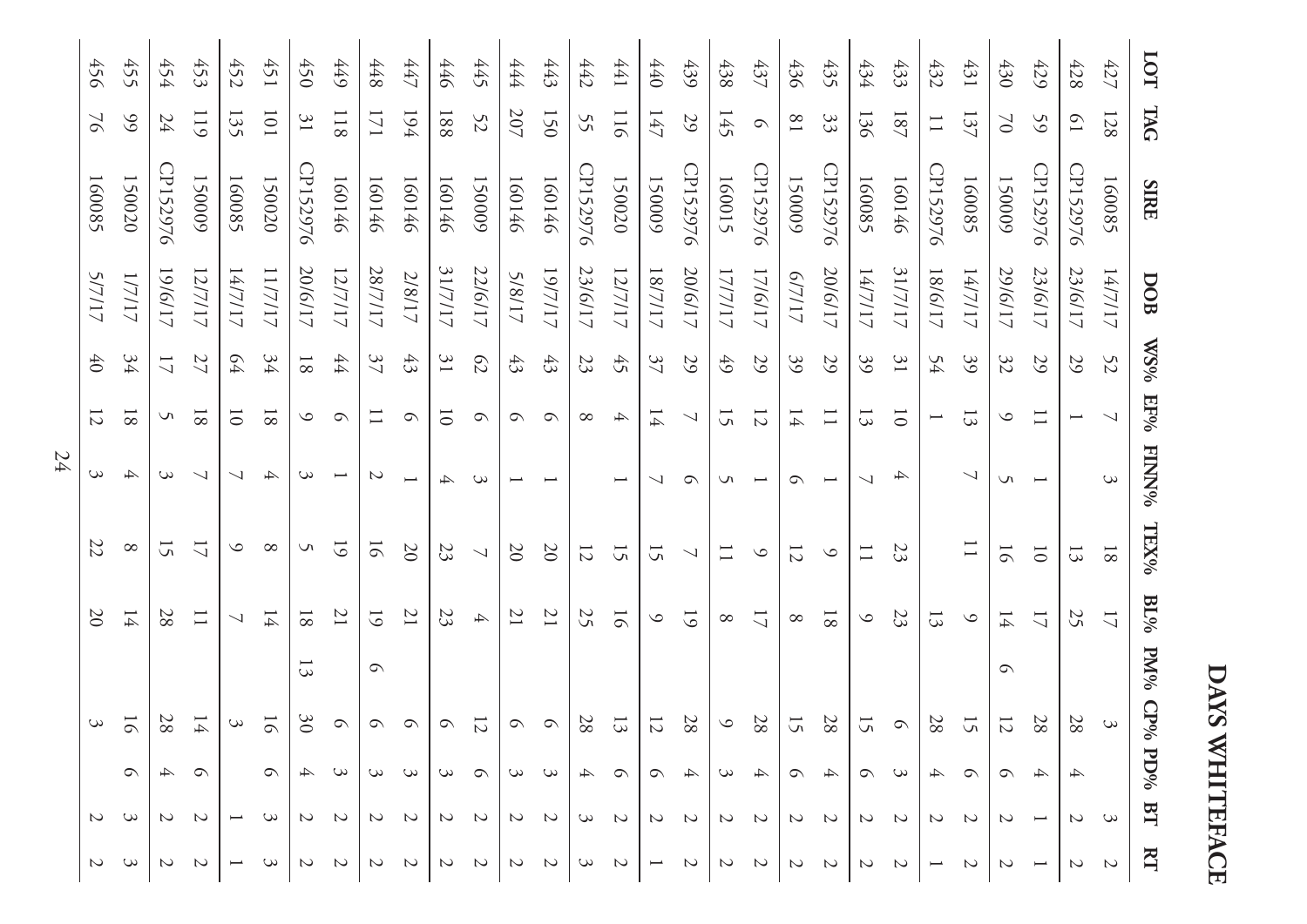MATERNAL COMPOSITES **MATERNAL COMPOSITES**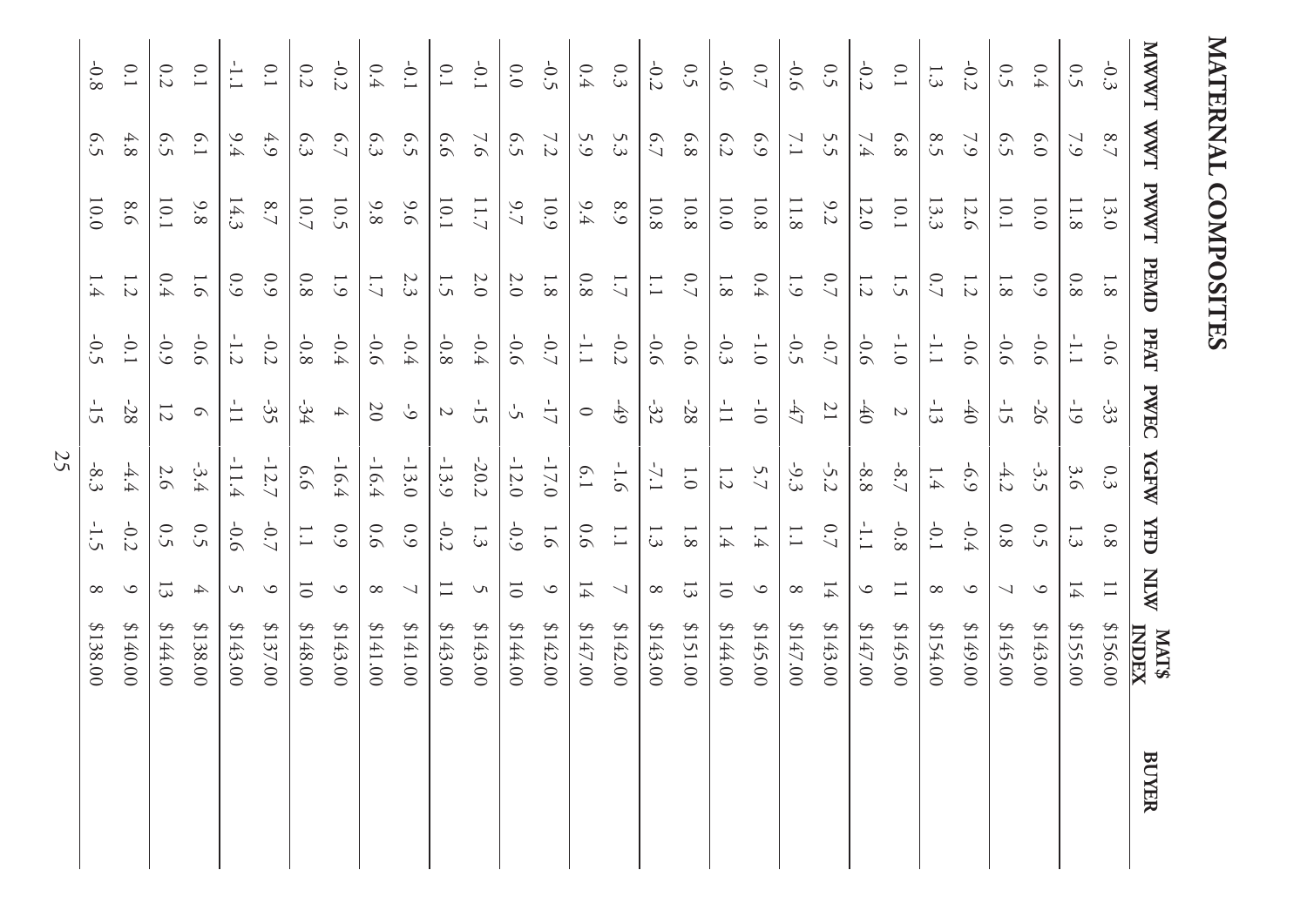| <b>TAG</b>     | <b>SIRE</b> | DOB      |                 | $EF^{0/6}$               | <b>FINN%</b>              | TEX%           | $\mathrm{BL}\mathrm{^{0}\!h}$ |                 |                          |         | BT             | $\mathbf{H}$ |
|----------------|-------------|----------|-----------------|--------------------------|---------------------------|----------------|-------------------------------|-----------------|--------------------------|---------|----------------|--------------|
| 54             | TV150549    | 22/6/17  | 50              |                          |                           |                |                               | 50              |                          |         |                |              |
| $44\,$         | TV150549    | 21/6/17  | 27              | $\infty$                 | 3                         | S              | 4                             | 50              | 3                        |         | N              |              |
| $\overline{5}$ | TV150549    | 19/617   | 25              | $\overline{0}$           |                           | $\circ$        | S                             | 50              |                          |         | ပ              |              |
| 17             | LV150549    | 19/617   | 25              | $\overline{0}$           |                           | ৩              | S                             | 50              | 3                        |         | س              |              |
| 3              | TV150549    | 18/6/17  | 25              |                          |                           |                | 12                            | 50              |                          |         | N              |              |
| 94             | TV150549    | 20/6/17  | $\tilde{3}$     |                          |                           | റ              | ↘                             | 56              | 12                       | C       |                |              |
| $\circ$        | TV150549    | 18/6/17  | $\overline{61}$ | $\equiv$                 | 3                         | ↘              | $\circ$                       | $\mathcal{S}^0$ | $\overline{\phantom{0}}$ |         | $\overline{c}$ |              |
| Ħ              | TV150549    | 18/6/17  | $\overline{5}$  | 4                        | 3                         | 4              | Z                             | 50              | $\overline{z}$           | $\circ$ | 3              |              |
| 164            | 160146      | 27/7/17  | $43\,$          | $\circ$                  | $\overline{C}$            | ↘              | $\infty$                      | 25              | $\circ$                  | 3       | N              |              |
| 185            | 160015      | 30/7/17  | 34              | ↘                        | $\sim$                    | $\overline{8}$ | ₩                             | $\overline{3}$  | $\circ$                  | S       | Z              |              |
| $\overline{z}$ | TV150549    | 18/6/17  | $\overline{61}$ | $\overline{\mathcal{A}}$ | 3                         |                | $\sim$                        | 50              | $\overline{z}$           | $\circ$ | 3              |              |
| 50             | TV150549    | 22/6/17  | 15              | $\overline{0}$           | $\circ$                   | $\infty$       | $\infty$                      | 50              | 3                        |         | Z              |              |
| S              | CP152976    | 17/6/17  | 29              | 12                       |                           | $\circ$        | $\overline{L}$                |                 | 28                       | ↛       | $\sim$         |              |
| 25             | CP152976    | 20/6/17  | 23              | $\circ$                  |                           | $^{\circ}$     | 28                            |                 | 28                       | 4       | Z              |              |
| 157            | 160146      | 23/7/17  | $43\,$          | $\circ$                  |                           | $\overline{0}$ | $\overline{C}$                |                 | $\circ$                  | S       | $\sim$         |              |
| 156            | 160146      | 23/7/17  | $43\,$          | $\circ$                  |                           | $\overline{0}$ | $\overline{C}$                |                 | $\circ$                  | S       | Z              |              |
| 132            | 160015      | 14/7/17  | 34              | $\overline{61}$          | $\circ$                   | $\overline{0}$ | $\circ$                       |                 | $\circ$                  | 3       | 3              |              |
| 189            | 160146      | $1/8/17$ | $43\,$          | $\overline{z}$           | $\infty$                  | $\overline{3}$ | 15                            |                 | $\circ$                  | ပ       | Z              |              |
| 061            | 160146      | 1/8/17   | 43              | $\overline{z}$           | $\infty$                  | $\overline{3}$ | 15                            |                 | $\circ$                  | $\circ$ | N              |              |
| 229            | 160146      | 12/8/17  | $43\,$          | $\overline{z}$           | $\boldsymbol{\mathsf{c}}$ | $\overline{3}$ | $\overline{C}$                |                 | $\circ$                  | S       | $\sim$         |              |
| 173            | 160015      | 27/7/17  | $41$            | ↘                        | $\sim$                    | $\overline{z}$ | $\Box$                        |                 | $\overline{8}$           | $\circ$ |                |              |
| 125            | 160015      | 14/7/17  | 34              | $\overline{\circ}$       | S                         | 22             | $\overline{0}$                |                 | C                        | 3       | 3              |              |
| 661            | 150009      | 4/8/17   | $\mathbb{Z}^7$  | $\overline{61}$          | $\overline{\phantom{0}}$  | $\overline{z}$ | 15                            |                 | 14                       | $\circ$ | $\overline{c}$ |              |
| 161            | 160146      | 1/8/17   | 43              | $\overline{z}$           | $\infty$                  | $\overline{3}$ | 15                            |                 | $\circ$                  | ပ       | N              |              |
| 113            | 150020      | 11/7/17  | 39              | $\circ$                  | 4                         | 14             | 51                            |                 | $\overline{3}$           | $\circ$ | 3              | N            |
| 153            | 150020      | 19/7/17  | $42$            |                          | 3                         | $\circ$        | ↘                             |                 | 5                        | $\circ$ | N              |              |
| 96             | 150009      | 11/7/17  | 37              | $\circ$                  | 3                         | $\overline{0}$ | $\overline{9}$                |                 | $\overline{z}$           | $\circ$ | 3              |              |
| 126            | 160015      | 14/7/17  | 34              | $\overline{\circ}$       | S                         | 22             | 20                            |                 | C                        | ယ       | ు              |              |
| 83             | 150020      | 7/7/17   | 45              | 14                       | N                         | $\overline{z}$ | $\infty$                      |                 | ದ                        | ᡋ       | Z              | Z            |
| 210            | 160015      | 5/8/17   | 34              | $\overline{0}$           | S                         | 22             | $\overline{0}$                |                 | $\circ$                  | 3       | 3              | 3            |
|                |             |          |                 |                          | %SM                       |                |                               |                 |                          |         | PM% CP% PD%    |              |